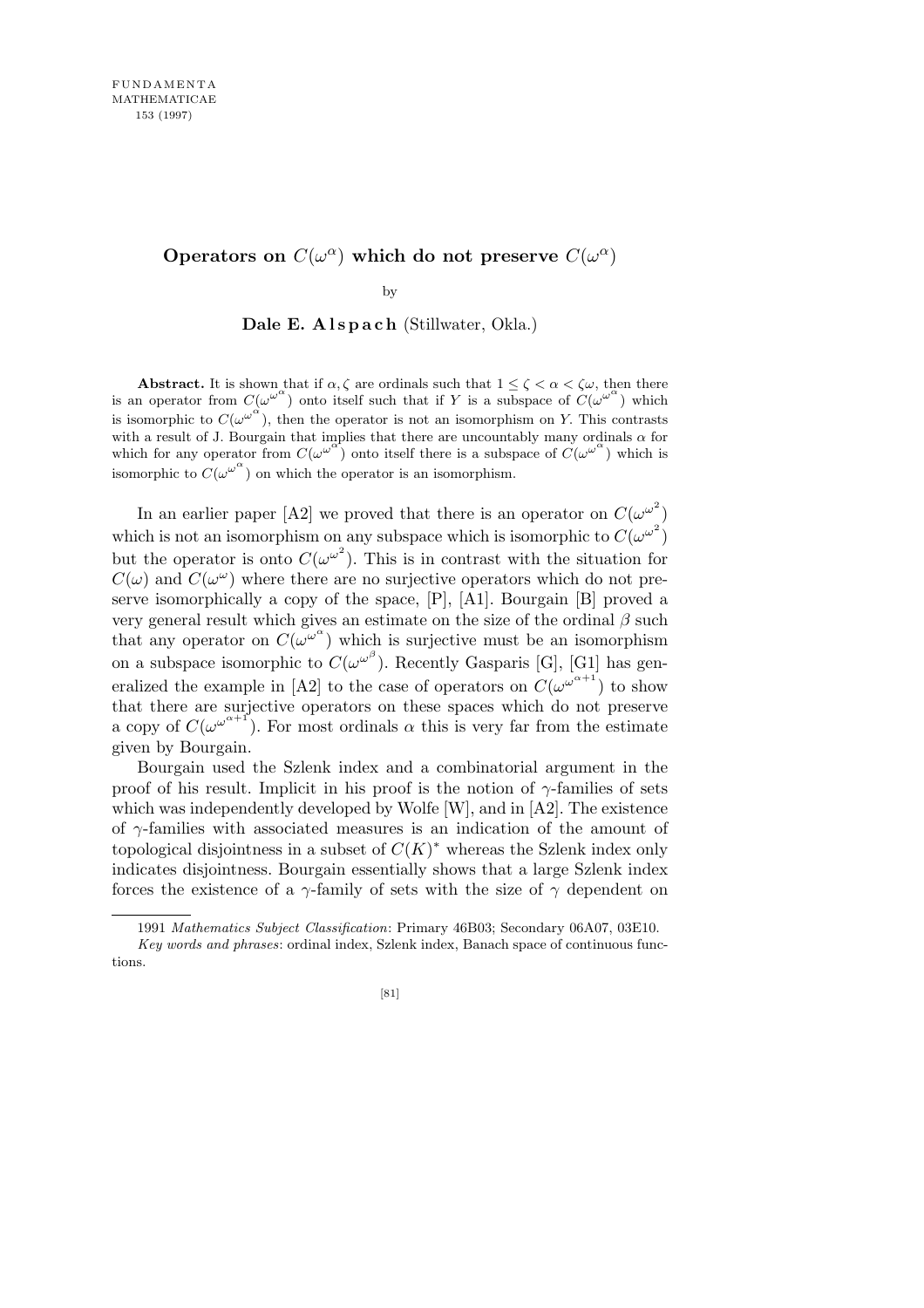the Szlenk index. The existence of a *γ*-family is equivalent to a condition on an ordinal index which we have named the Wolfe index. Thus from this view point Bourgain proves that the Szlenk index gives some lower bound on the Wolfe index. In some cases he infers that the two indices are of roughly equivalent size. In this paper we give a very general construction of examples of the type in  $[A2]$  and  $[G]$  and show that there are many more ordinals for which the Szlenk and Wolfe index are very different.

We will use notation similar to that in [A2]. In particular, if  $\gamma$  is an ordinal,  $C(\gamma)$  is the space of continuous functions on the ordinals less than or equal to  $\gamma$  with the order topology, which we denote by [1,  $\gamma$ ]. If *K* is a topological space,  $K^{(\beta)}$  is the *β*-derived set of *K*. If  $L \subset C(K)^*$ , then  $L^{(\beta)}$ will be the  $\beta$ -derived set of *L* with respect to the w<sup>\*</sup>-topology. If *K* is a countable compact Hausdorff space, then *K* is homeomorphic to  $[1, \omega^{\beta}n]$ , where the cardinality of  $K^{(\beta)}$  is *n*, for some  $n \in \mathbb{N}$  (cf. [MS]). It was shown in [BP] that  $C(\omega^{\omega^{\alpha}})$  is isomorphic to  $C(\omega^{\beta}n)$  if and only if  $\omega^{\alpha} \leq \beta < \omega^{\alpha+1}$ . Thus from the point of view of the isomorphic theory of Banach spaces, the spaces  $C(\omega^{\omega^{\alpha}})$ ,  $\alpha < \omega_1$ , are a complete set of representatives of the  $C(K)$ -spaces for  $C(K)$  separable and *K* countable.

**1. A topological construction.** In order to define the operator we need to develop a method of constructing special sets of measures on  $\omega^{\omega^{\alpha}}$  which are homeomorphic to  $\omega^{\omega^{\alpha}}$  but which have supports which are almost disjoint but are not topologically well separated. In [A2] we used the porcupine topology, [BD], to effect the construction. Here we use a similar construction but with somewhat different notation. The operators that we construct are of the same form as that in our earlier work. Namely, we produce a compact Hausdorff space *K* and a w<sup>\*</sup>-closed subset *L* of  $C(K)^*$  and we define an operator from  $C(K)$  into  $C(L)$  by evaluation. In this paper we need to iterate the construction of [A2]. To this end we introduce a general procedure for extending a pair  $(K, L)$  by a sequence of spaces  $K_n$ , where K and  $K_n$  are compact Hausdorff spaces, each  $K_n$  has a distinguished point  $k_{n,0}$  and L is a set of purely atomic finitely supported probability measures on *K*.

For each  $k \in K$ , we let  $L(k) = \{l \in L : l(k) \neq 0\} \cup \{\emptyset\}$  and  $S(k, L)$ be the one point compactification of  $\sum_{n}\sum_{l\in L(k)} K_n \setminus \{k_{n,0}\}$ , where we  $\sum_{i\in I} W_i$  to denote the disjoint sum of topological spaces  $W_i$  with the topology generated by sets of the form  $\bigcup_{i \in I} G_i$  with  $G_i$  open for each  $i \in I$ . We denote the points of  $S(k, L)$  as 4-tuples  $(k, l, n, j)$  where  $l \in L(k)$  and  $j \in$  $K_n$ . The point added will be denoted by  $(k, \emptyset)$  although it is also  $(k, l, n, k_{n,0})$ for any  $l \in L(k)$  and *n*. Note that if  $L(k) = \{\emptyset\}$ , then  $S(k, L(k)) = \{(k, \emptyset)\}$ . We want to define a topology on the disjoint union of the sets  $S(k, L)$ . Intuitively, we want to glue  $S(k, L)$  to  $K$  at the point  $k$  by identifying  $(k, \emptyset)$ with *k*. We also want to extend the measures L by sets of measures  $L_n$  on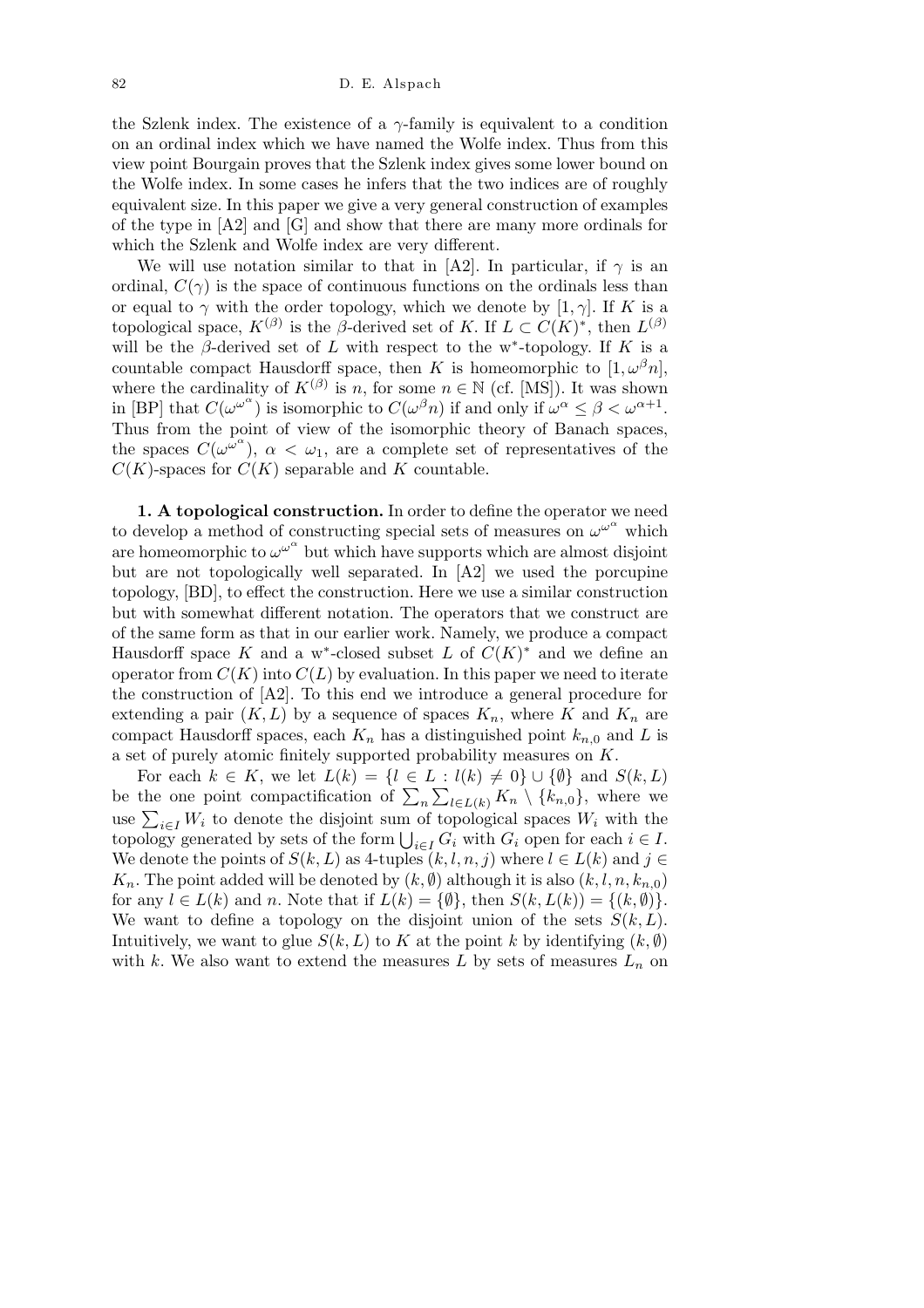*K<sub>n</sub>* and make a copy of  $L_n$  for each  $l \in L(k)$ ,  $n \in \mathbb{N}$ . More formally, we make the following definition.

DEFINITION 1.1. Suppose that *K* and  $K_n$ ,  $n \in \mathbb{N}$ , are compact Hausdorff spaces,  $K_n$  has a distinguished point  $k_{n,0}$  and  $L$ ,  $L_n$  are sets of purely atomic disjointly supported probability measures on *K*, *Kn*, respectively, with  $\delta_{k_{n,0}} \in L_n$ , for each *n*. Define  $(K, L) \otimes \{(K_n, L_n) : n \in \mathbb{N}\}\)$  to be the pair  $(K', L')$  where  $K'$  is the compact Hausdorff space and  $L'$  is the set of atomic probability measures on  $K'$  described below.  $K'$  is the set of 4-tuples  $(k, l, n, j_n)$ ,  $k \in K$ ,  $l \in L(k)$ ,  $n \in \mathbb{N}$  and  $j_n \in K_n$ , with the topology generated by sets of the form

$$
\bigcup_{k \in K} G_k \cup \bigcup_{k \in G} \{(k, l, n, j_n) : k \in K, l \in L(k), n \in \mathbb{N}, j_n \in K_n\}
$$

$$
\setminus \bigcup_{(k, l, n) \in F} \{k\} \times \{l\} \times \{n\} \times F_{k, l, n},
$$

where  $G_k$  is an open subset of

 $\{(k, l, n, j_n): l \in L(k), n \in \mathbb{N}, j_n \in K_n \setminus \{k_{n,0}\}\}=S(k, L) \setminus \{(k, \emptyset)\}$ 

for each *k*, *G* is an open set in *K*, *F* is a finite set of triples  $(k, l, n)$  with  $k \in$ *K, n* ∈ N and *l* ∈ *L*(*k*), and  $F_{k,l,n}$  is a compact subset of  $K_n \setminus \{k_{n,0}\}$ . For each *k* ∈ *K* we identify all of the points  $(k, l, n, k_{n,0})$  such that  $l \in L(k)$ ,  $n \in \mathbb{N}$ with the point  $(k, \emptyset)$ . (Formally, K' is a set of equivalence classes of 4-tuples, but only the elements with fourth entry  $k_{n,0}$  are in non-trivial classes.) Let *φ* be the map from *K* into *K'* defined by  $φ(k) = (k, \emptyset)$  and let  $Φ$  be the map from  $\mathcal{M}(K)$  into  $\mathcal{M}(K')$  which is induced by  $\phi$ . Let

$$
L' = \Big\{\sum_{k \in \text{supp }l} l(k) \sum_{j_n \in K_n} l_n(j_n) \delta_{(k,l,n,j_n)} : l \in L, n \in \mathbb{N}, l_n \in L_n \Big\}.
$$

In keeping with our identification,

$$
\sum_{k \in \text{supp } l} l(k) \delta_{(k,l,n,k_{n,0})} = \sum_{k \in \text{supp } l} l(k) \delta_{(k,\emptyset)} = \Phi(l)
$$

for each  $l \in L$ ,  $n \in \mathbb{N}$ , and  $\Phi(l) \in L'$  because

$$
\sum_{k \in \text{supp } l} l(k) \sum_{j_n \in K_n} \delta_{k_{n,0}}(j_n) \delta_{(k,l,n,j_n)} = \sum_{k \in \text{supp } l} l(k) \delta_{(k,l,n,k_{n,0})}
$$

and we have assumed that  $\delta_{k_{n,0}} \in L_n$ , for each *n*.

The next lemma lists some properties of the construction.

LEMMA 1.1. *Suppose that*  $K$  *and*  $K_n$ ,  $n \in \mathbb{N}$ , *are compact Hausdorff spaces,*  $K_n$  *has a distinguished point*  $k_{n,0}$  *and*  $L$ *,*  $L_n$ *,*  $n \in \mathbb{N}$ *, are sets of purely atomic finitely supported probability measures on K*, *Kn*, *respectively*,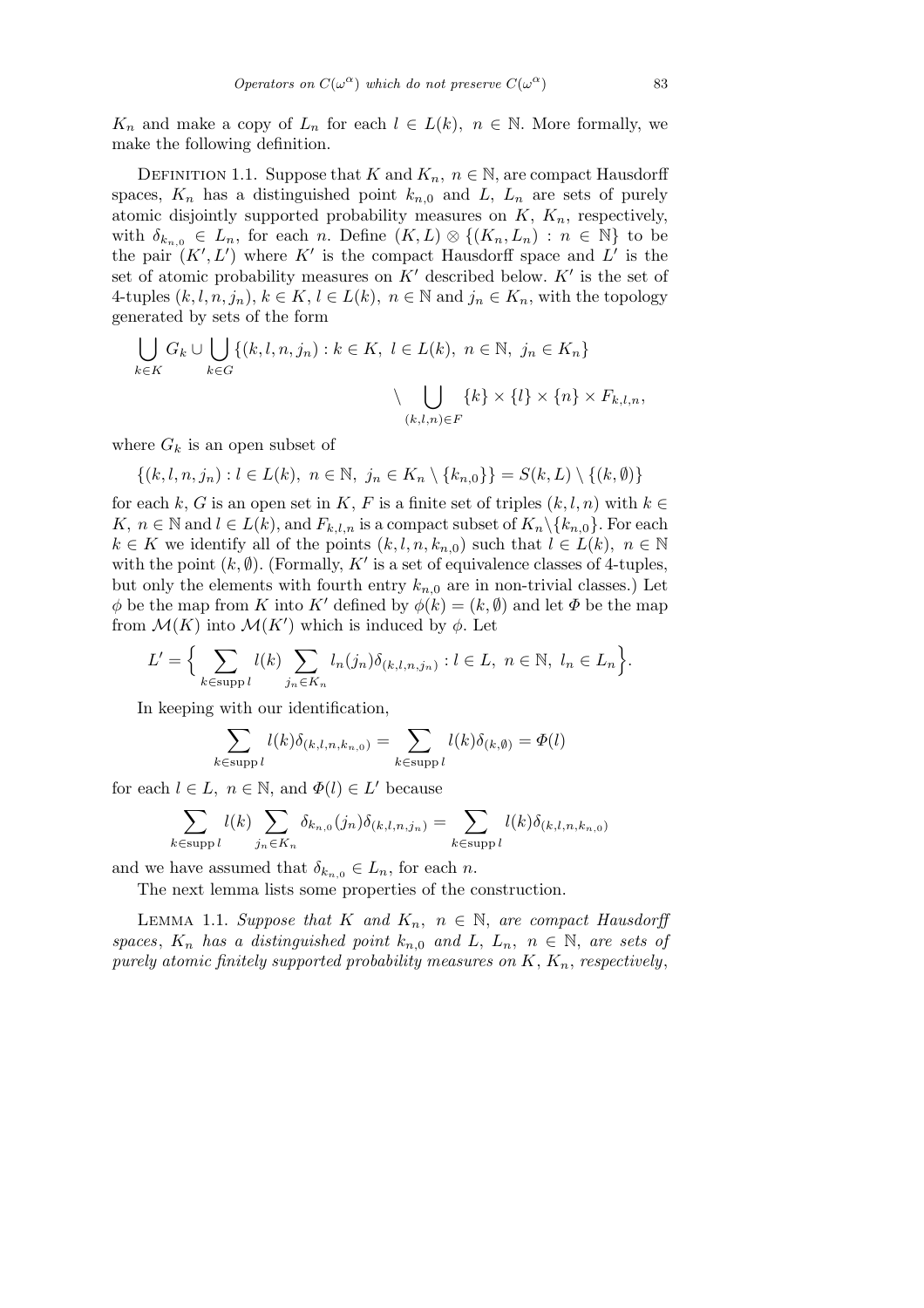*with*  $\delta_{k_{n,0}} \in L_n$ , *for each n, as above. Then if*  $(K', L') = (K, L) \otimes \{(K_n, L_n) :$ *n ∈* N*}*,

(1)  $K'$  is a compact Hausdorff space and  $\phi$  is a homeomorphism of  $K$  $int\ o K$ <sup>*.*</sup>

(2) *A* net  $(k_d, l_d, n_d, j_d)_{d \in D}$  in  $K' \setminus \phi(K)$  converges to  $(k, l, n, j)$  for some  $j \neq k_{n,0}$  *if and only if there exists*  $d_0 \in D$  *such that*  $k_d = k$ ,  $l_d = l$ , and  $n = n_d$  *for all*  $d \geq d_0$  *and*  $(j_d)_{d \in D}$  *converges to j*.

(3) *A* net  $(k_d, l_d, n_d, j_d)_{d \in D}$  in  $K' \setminus \phi(K)$  converges to  $(k, l, n, k_{n,0}) =$  $(k, \emptyset)$  *if and only if the following hold*:

(a)  $(k_d)_{d \in D}$  *converges to*  $k$ *.* 

(b) If  $D_1 = \{d : k_d = k\}$  is cofinal in D, then for each *l* and  $n, D_{1,l,n} = \{d \in D_1 : l_d = l, n_d = n\}$  *is not cofinal in D or*  $(j'_d)_{d \in D}$  *converges to*  $k_{n,0}$ *, where*  $j'_d = j_d$  *if*  $d \in D_{1,l,n}$  *and*  $j'_d = k_{n,0}$  *otherwise.* 

(4) *The map*

$$
l \to \Phi(l) = \sum_{k \in \text{supp } l} l(k) \delta_{(k, \emptyset)}
$$

*for*  $l \in L$  *is a homeomorphism of*  $L$  *into*  $L'$  *in the weak\* topology.* 

(5) *Each*  $l' \in L'$  *is atomic and has finite support.* 

(6) If *L*,  $L_n$ ,  $n \in \mathbb{N}$ , are compact in the weak<sup>\*</sup> topology, then *L'* is *compact in the weak<sup>∗</sup> topology.*

(7) If  $(l_d)$  is a convergent net in  $L_n$  with limit  $l_0$  and  $l \in L$ , then

$$
\Big(\sum_{k \in \text{supp } l} l(k) \sum_{j_n \in K_n} l_d(j_n) \delta_{(k,l,n,j_n)} \Big)_d
$$

*converges to*

$$
\sum_{k \in \text{supp } l} l(k) \sum_{j_n \in K_n} l_0(j_n) \delta_{(k,l,n,j_n)}
$$

*for each*  $l \in L$ *.* 

P r o o f. We have given a basis for the topology on  $K'$  in the definition above. In order to verify the first property we first observe that  $\{(k, \emptyset)$ :  $k \in K$  is homeomorphic to *K*. Notice that the basis for the topology of *K*<sup>*i*</sup> given in the definition above defines the topology on  $\{(k, \emptyset) : k \in K\}$  to be the topology  $\{\phi(G): G$  is open in K}. Thus  $\phi$  is a homeomorphism. If  $\mathcal{O}$  is an open cover of  $K'$  by basic open sets, then there is a finite subset *O*<sup>*'*</sup> of *O* which covers  $\phi(K)$ .  $K' \setminus \bigcup \{G_i : G_i \in \mathcal{O}'\}$  is contained in a finite union of closed subsets of the form  $\{k\} \times \{l\} \times \{n\} \times F_{k,l,n}$ , where  $F_{k,l,n}$  is a compact subset of  $K_n \setminus \{k_{n,0}\}$ . The topology on  $\{k\} \times \{l\} \times \{n\} \times F_{k,l,n}$  is the topology induced by identifying this with  $F_{k,l,n}$  in  $K_n$ . Therefore a finite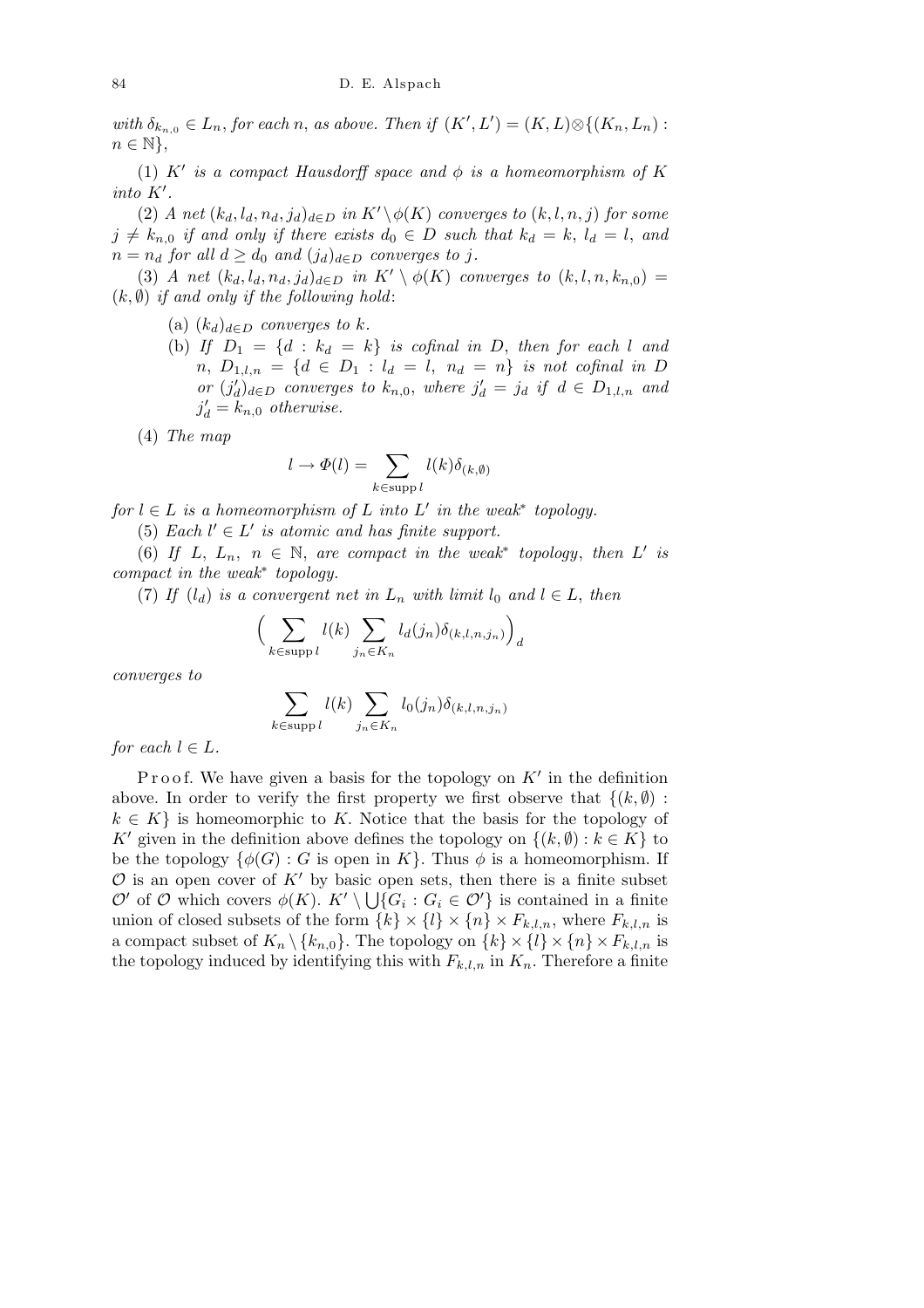number of additional sets from  $\mathcal{O}$  will cover each  $\{k\} \times \{l\} \times \{n\} \times F_{k,l,n}$ . This proves the first assertion.

For the second, notice that if *G* is an open set contained in  $K_n \setminus \{k_{n,0}\}\$ and  $j \in G$ , then  $\{k\} \times \{l\} \times \{n\} \times G$  is an open neighborhood of  $(k, l, n, j)$ . Thus the net must eventually be in  $\{k\} \times \{l\} \times \{n\} \times G$ , and (2) follows. Define a map  $\zeta$  from  $K'$  onto  $\{(k, \emptyset) : k \in K\}$  by  $\zeta(k, l, n, j) = k$ . Clearly,  $\zeta$ is continuous and this gives (3)(a), if the net converges. If  $D_1 = \{d : k_d = k\}$ were cofinal in *D*,  $D_{1,l,n}$  were cofinal in *D* and  $(j_d')_{d\in D}$  had a convergent subnet with limit  $j \neq k_{n,0}$ , then there would be an open set *G* containing *j* and contained in  $K \setminus \{k_{n,0}\}\$ . However,  $\{k\} \times \{l\} \times \{n\} \times G$  would be an open set in *K<sup>'</sup>* containing  $(k, l, n, j)$  and thus  $(k, l, n, j'_d)_{d \in D}$  would converge to  $(k, l, n, j)$ , which is impossible. Thus  $(3)(b)$  holds. Conversely, if we are given a net satisfying (3)(a) and (b) and  $G'$  is an open set containing  $(k, l, n, k_{n_0})$ , then  $G'$  contains a neighborhood of  $(k, l, n, k_{n,0})$  of the form

$$
H = \bigcup_{k' \in G} \{ (k', l', n', j_{n'}) : k' \in K, l' \in L(k), n' \in \mathbb{N}, j_{n'} \in K_{n'} \}
$$

$$
\bigcup_{(k', l', n') \in F} \{ k' \} \times \{ l' \} \times \{ n' \} \times F_{k', l', n'}.
$$

Because  $(k_d)_{d \in D}$  converges to *k*, there is a  $d_0 \in D$  such that  $(k_d, l_d, n_d, j_d) \in$  $H \cup \bigcup_{(k',l',n') \in F} \{k'\}\times \{l'\}\times \{n'\}\times F_{k',l',n'}$  for all  $d \geq d_0$ . Because F is finite, we may assume, by choosing another  $d_0$  and passing to a subset of *G* if necessary, that  $F = \{(k, l', n') : (l', n') \in F'\}$  for some finite set *F*'. By (b) we know that for each  $(l', n') \in F'$  there is a  $d_{l', n'}$  such that if  $(k_d, l_d, n_d, j_d) = (k, l', n', j_d)$  and  $d \ge d_{l',n'}$ , then  $(k_d, l_d, n_d, j_d) \notin \{k\} \times$  $\{l'\}\times\{n'\}\times F_{k,l',n'}.$  If  $d\geq d_{l',n'}$ , for all  $(l',n')\in F'$ , and  $d\geq d_0$ , then  $(k_d, l_d, n_d, j_d) \in H$ .

Because  $\phi$  is a homeomorphism (4) is immediate. (5) is obvious from the definition and the fact that  $(k, l, n, j) = (k', l', n', j')$  if and only if  $k = k'$ ,  $l = l'$ ,  $n = n'$  and  $j = j'$ , or  $j = j' = k_{n,0}$  and  $k = k'$ . To see that *L'* is compact if *L*,  $L_n$ ,  $n \in \mathbb{N}$ , are, let  $(l'_d)_{d \in D}$  be a net in *L*', where

$$
l'_d = \sum_{k \in \text{supp } l_d} \sum_{j \in K_{n(d)}} l_d(k) l''_{n(d)}(j) \delta_{(k, l_d, n(d), j)}
$$

for each  $d \in D$ . Because *L* and the  $L_n$  are compact, we may assume by passing to a subnet that the nets  $(l_d)_{d \in D}$  and  $(l''_{n(d)})_{d \in D}$  converge to *l* and *l''*, respectively. Here we are thinking of  $(l''_{n(d)})$  as a net in  $\bigcup_{n\in\mathbb{N}} \Phi_n(L_n)$ , where  $\Phi_n$  is the map induced by the natural embedding  $\phi_n$  of  $K_n$  into the one  $\Psi_n$  is the map induced by the natural embedding  $\varphi_n$  of  $K_n$  into the one point compactification of  $\bigcup_{n\in\mathbb{N}} K_n \setminus \{k_{n,0}\}$ . Because  $\Phi$  is w<sup>\*</sup>-continuous,  $(\Phi(l_d))_{d \in D}$  converges to  $\Phi(l)$ . If  $\varepsilon > 0$  and  $k \in \text{supp } l$ , let  $G_k$  be an open set containing *k* and such that  $l(G_k) < l(k) + \varepsilon$ . We may assume that the sets  $G_k$  are disjoint. We must consider two cases. First suppose that  $(l_d)$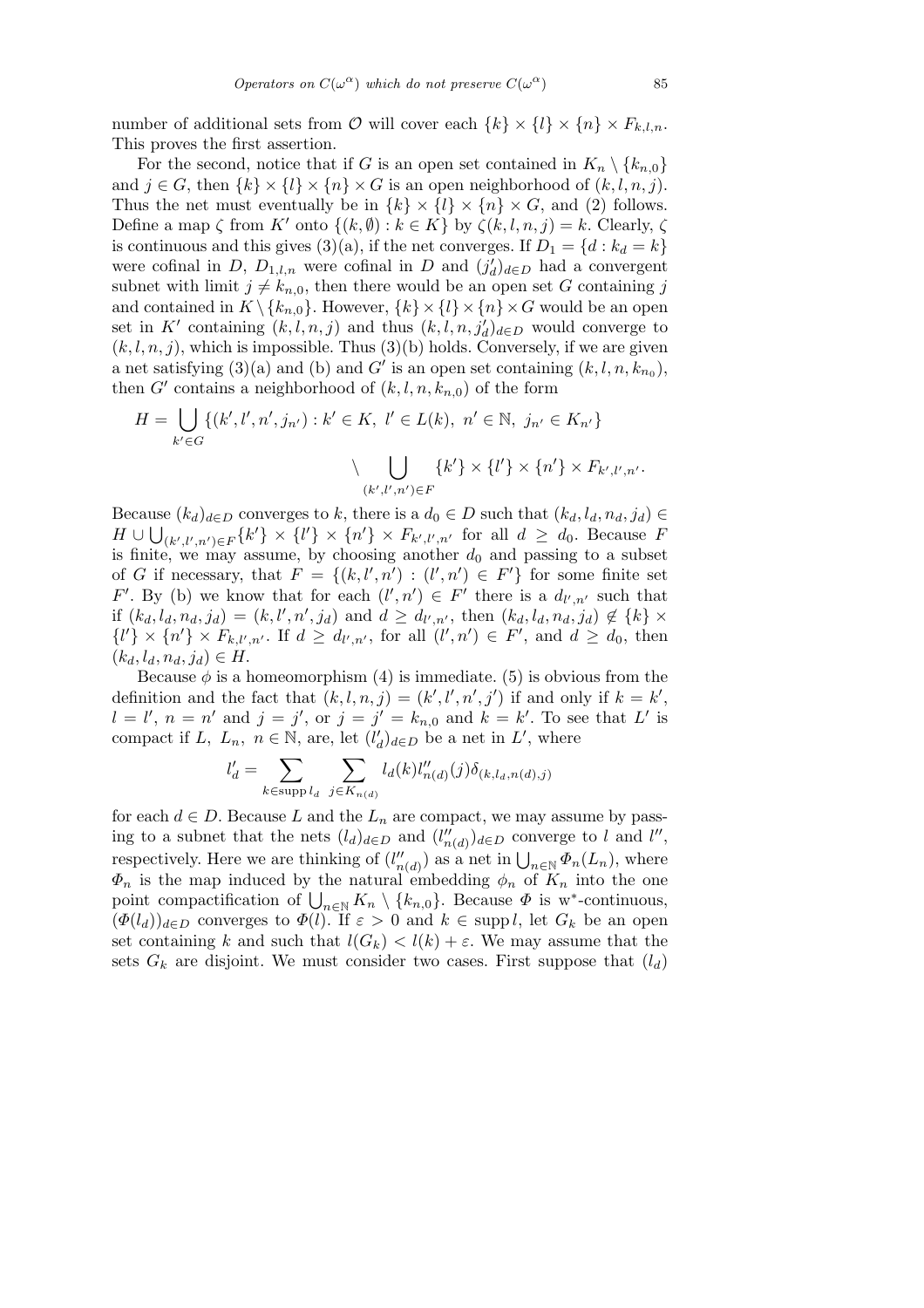has a constant subnet. Then  $l_d'$  =  $\overline{ }$ *k∈*supp *l*  $\overline{ }$  $j \in K_{n(d)}$   $l(k)l''_{n(d)}(j)\delta_{(k,l_d,n(d),j)}$ for the elements in the subnet and the limit of the subnet is  $\widetilde{\phantom{aa}}$  $k ∈$ supp  $l$ <sup> $l(k)$ </sup> ier  $n \in \mathbb{N}, j \in K_n$  *l*<sup>*n*</sup>(*j*)*δ*<sub>(*k,l,n,j*)</sub>. If there is no constant subnet, then any convergent subnet of points  $(k_d, l_d, n_d, j_d)_{d \in D}$  will have a limit of the form  $(k, \emptyset)$ , where k is the limit of the first coordinates in the subnet, by  $(2)$  and  $(3)$ . We claim that there is a convergent subnet with limit  $\kappa \in \text{supp } l(k)\delta_{(k,0)}$ . Indeed, because  $(l_d)$  converges to *l*, there exists a  $d_0$ such that  $l_d(G_k) > l(G_k) - \varepsilon$  for all  $k \in \text{supp } l, d \geq d_0$ . This implies that  $\sqrt{1}$ 

$$
l'_d\Big(\bigcup_{r\in G_k} \{(r, m, n, t) : r \in K, m \in L(k), n \in \mathbb{N}, t \in K_n\}\Big)
$$

$$
\Big\backslash \bigcup_{(r, m, n) \in F} \{r\} \times \{m\} \times \{n\} \times F_{r, m, n}\Big)
$$

$$
> l(G_k) - \varepsilon - \sum l'_d(\{r\} \times \{m\} \times \{n\} \times F_{r, m, n}).
$$

Notice that  $l'_d({r} \times {m} \times {n} \times {r_{r,m,n}}) = 0$  if  $l_d \neq m$  or  $r \notin \text{supp } l_d$ . Because  $F$  is finite, and we have assumed that there is no constant subnet of  $(l_d)$ , by choosing another  $d_1 \geq d_0$  we will have  $l'_d({r} \times {m} \times {n} \times$  $F_{r,m,n}$  *j* = 0 for all  $(r, m, n) \in F$  and all  $d \geq d_1$ . Because  $l'_d$  is a probability  $r_{r,m,n}$  = 0 for an  $(r, m, n) \in F$  and an  $a \ge a_1$ . Because  $i_d$  is a probability measure and  $\varepsilon > 0$  is arbitrary,  $(l'_d)$  converges to  $\Phi(l) = \sum_{k \in \text{supp } l} l(k) \delta_{(k, \emptyset)}$ . Thus  $L'$  is compact.

(*r,m,n*)*∈F*

(7) is immediate from the definition.  $\blacksquare$ 

Our next lemma will allow us to compute topological information about the spaces  $K'$  and  $L'$  from the component pieces provided the pieces are properly attached.

LEMMA 1.2. Let  $K$ ,  $L$ ,  $K_n$ ,  $L_n$ ,  $n \in \mathbb{N}$ ,  $K'$  and  $L'$  be as in the previous *lemma. In addition assume that K is homeomorphic to*  $[1, \omega^{\omega^{\alpha}m}]$ ,  $K_n$  *is homeomorphic to*  $[1, \omega^{\omega^{\beta(n)}m(n)}]$ , *L* (*with the w*<sup>\*</sup>-topology) *is homeomorphic to*  $[1, \omega^{\omega^{\gamma} p}]$ , and  $L_n$  *is homeomorphic to*  $[1, \omega^{\omega^{\gamma(n)} p(n)}]$ *. Moreover*, *assume that*

$$
K^{(\omega^{\alpha}m)} = \{k_0\}, \qquad L^{(\omega^{\gamma}p)} = \{\delta_{k_0}\},
$$
  

$$
K_n^{(\omega^{\beta(n)}m(n))} = \{k_{n,0}\}, \qquad L_n^{(\omega^{\gamma(n)}p(n))} = \{\delta_{k_{n,0}}\}
$$

*for all n. Let*

$$
\omega^B M = \sup \{ \omega^{\beta(n)} m(n) : n \in \mathbb{N} \} \quad and \quad \omega^P P = \sup \{ \omega^{\gamma(n)} p(n) : n \in \mathbb{N} \}.
$$

*Then*

 $(1)$   $K^{\prime(\omega^B M)} \subset \phi(K)$  and if  $\bigcup \{\text{supp } l : l \in L\} = K$ , then  $K^{\prime}$  is homeo*morphic to*  $[1, \omega^{\omega^B M + \omega^{\alpha} m}]$  *and*  $K^{\prime(\omega^B M + \omega^{\alpha} m)} = {\phi(k_0)}$ .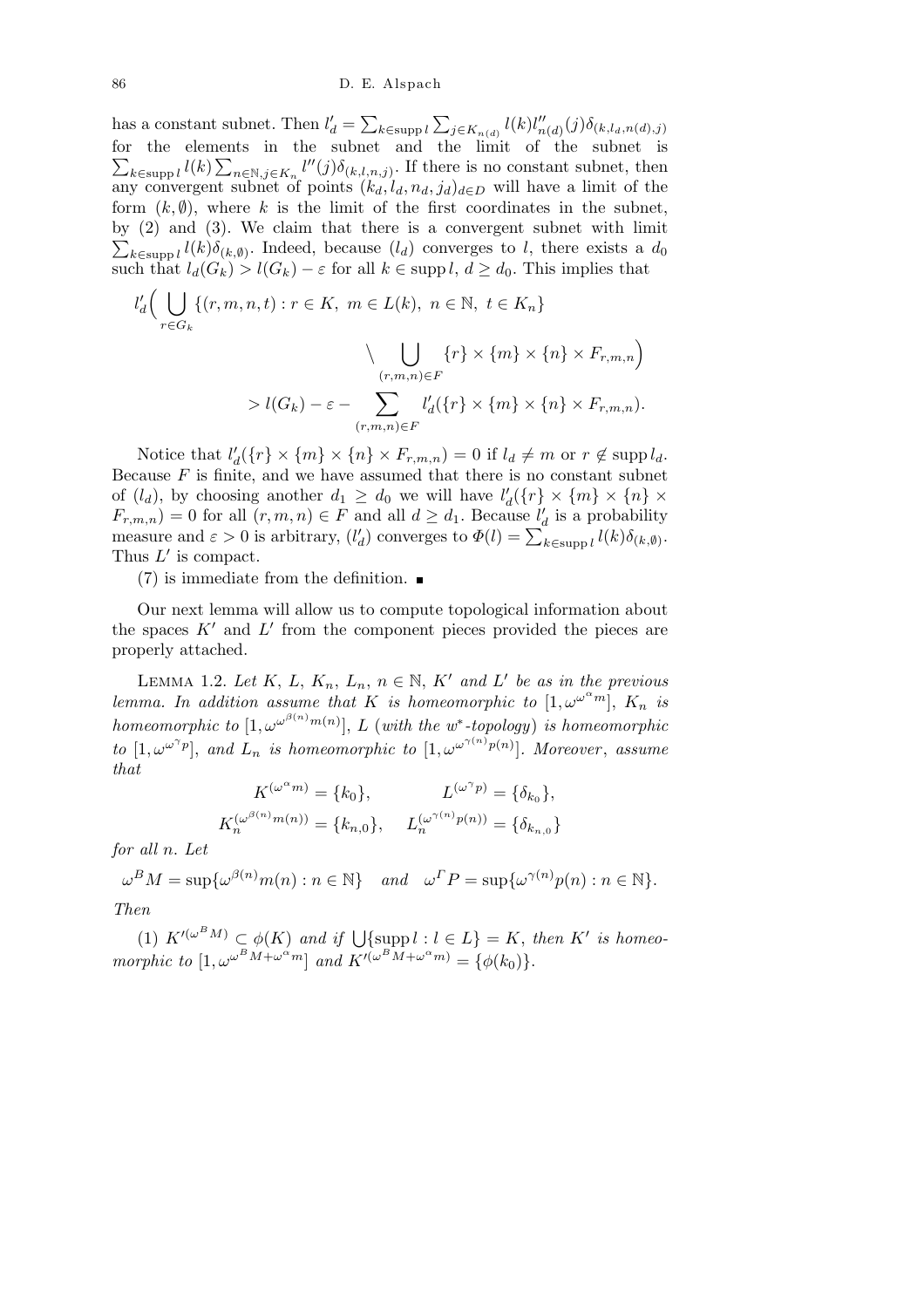(2)  $L^{I(\omega^T P)} = \Phi(L)$ , L' (with the w<sup>\*</sup>-topology) is homeomorphic to  $[I, \omega^{\omega^T P + \omega^\gamma p}]$  and  $L'^{(\omega^T P + \omega^\gamma p)} = {\delta_{\phi(k_0)}}$ .

(3) If for each  $l \in L$ , there is a subset  $H_l$  of K such that  $l(H_l) \geq \varepsilon$ , and  $(H_l)_{l \in L}$  are disjoint, and for each  $n \in \mathbb{N}$ ,  $l'' \in L_n$ , there is a subset  $H_{n,l''}$ of  $K_n \setminus \{k_{n,0}\}\$  such that  $l''(H_{n,l''}) \geq \varepsilon$  and  $(H_{n,l''})_{l'' \in L_n}$  are disjoint for *each n*, *then there are disjoint subsets*  $H'_{l'}$  *of*  $K'$  *for each*  $l' \in L'$  *such that*  $l'(H'_{l'}) \geq \varepsilon$ . Moreover, if  $l \in L$ , then we can define  $H'_{\Phi(l)} = \phi(H_l)$  and if

$$
l' = \sum_{k \in \text{supp } l} l(k) \sum_{j_n \in K_n} l_n(j_n) \delta_{(k,l,n,j_n)}
$$

*for some*  $l \in L$ ,  $n \in \mathbb{N}$ ,  $l_n \in L_n \setminus {\delta_{k_{n,0}}},$  *then we can define* 

$$
H'_{l'} = \bigcup_{k \in \text{supp } l} \{k\} \times \{l\} \times \{n\} \times H_{l_n}.
$$

Proof. First observe that because  $K, L$ , and  $K_n$  are countable and the measures in *L* are finitely supported, *K'* is countable. If  $n \in \mathbb{N}$ ,  $j \in K_n$  and  $j \neq k_{n,0}$ , then for any  $k \in K$ ,  $l \in L$ , with  $l(k) \neq 0$ ,  $\{(k, l, n, j') : j' \neq k_{n,0}\}\$ is an open neighborhood of  $(k, l, n, j)$  in K<sup>*i*</sup> homeomorphic to  $K_n \setminus \{k_{n,0}\}.$ Thus  $(k, l, n, j)$  is in the same derived sets of  $K'$  as of  $K_n$ . In particular,  $K_n^{(\omega^{\beta(n)}m(n))} = \{k_{n,0}\}\$ and thus  $K'^{(\omega^B M)} \subset \phi(K)$ . If  $\bigcup \{\text{supp } l : l \in L\} = K$ , then for each  $k \in K$ ,  $\{(k, l, n, j) : j \in K_n\} \subset K'$  for some  $l \in L$  and therefore  $(k, l, n, k_{n,0}) \in K^{l(\omega^{\beta}M)}$ . If *k* is an isolated point in *K*, then  $\phi(k)$  is the limit only of sequences which are eventually in

$$
\{(k, l, n, j) : l \in L, l(k) \neq 0, n \in \mathbb{N}, j \in K_n\}.
$$

Hence  $(k, \emptyset) = (k, l, n, k_{n,0}) \notin K'^{(\omega^B M + 1)}$ . Because  $\phi$  is a homeomorphism, it follows that  $K^{\prime(\omega^B M)} = \phi(K^{(0)})$ . Similarly,  $K^{\prime(\omega^B M + \varrho)} = \phi(K^{(\varrho)})$  for all  $\varrho$ . In particular,  $K'^{(\omega^B M + \omega^{\alpha} m)} = {\phi(k_0)}$ .

Observe that it follows from Lemma 1.1 that  $L'$  is countable and compact because  $K, K_n, L$ , and  $L_n$  are, and thus it is sufficient to consider the derived sets. If  $l \in L$ ,  $n \in \mathbb{N}$ , then  $\{\sum_{k \in \text{supp } l} l(k) \sum_{j \in \text{supp } l_n} l_n(j) \delta_{(k,l,n,j)} : l_n \in L_n\}$ is homeomorphic (by the obvious map) to  $\tilde{L}_n$  and

$$
\Big\{\sum_{k\in\text{supp }l}l(k)\sum_{j\in\text{supp }l_n}l_n(j)\delta_{(k,l,n,j)}:l_n\in L_n\Big\}^{(\omega^{\gamma(n)}p(n))}=\{\varPhi(l)\}.
$$

Therefore *Φ*(*L*) *⊂*  $\overline{a}$  $L_{n\in\mathbb{N}} L'^{(\omega^{\gamma(n)}p(n))} = L'^{(\omega^T P)}$ . If  $l_n \in L_n \setminus {\delta_{k_{n,0}}},$  then

$$
\sum_{k \in \text{supp } l} l(k) \sum_{j \in \text{supp } l_n} l_n(j) \delta_{(k,l,n,j)} - \sum_{k \in \text{supp } l} l(k) l_n(k_{n,0}) \delta_{k,\emptyset}
$$

is non-zero and is supported in the open set  $\bigcup_{k \in \text{supp } l} \{(k, l, n, j) : j \in$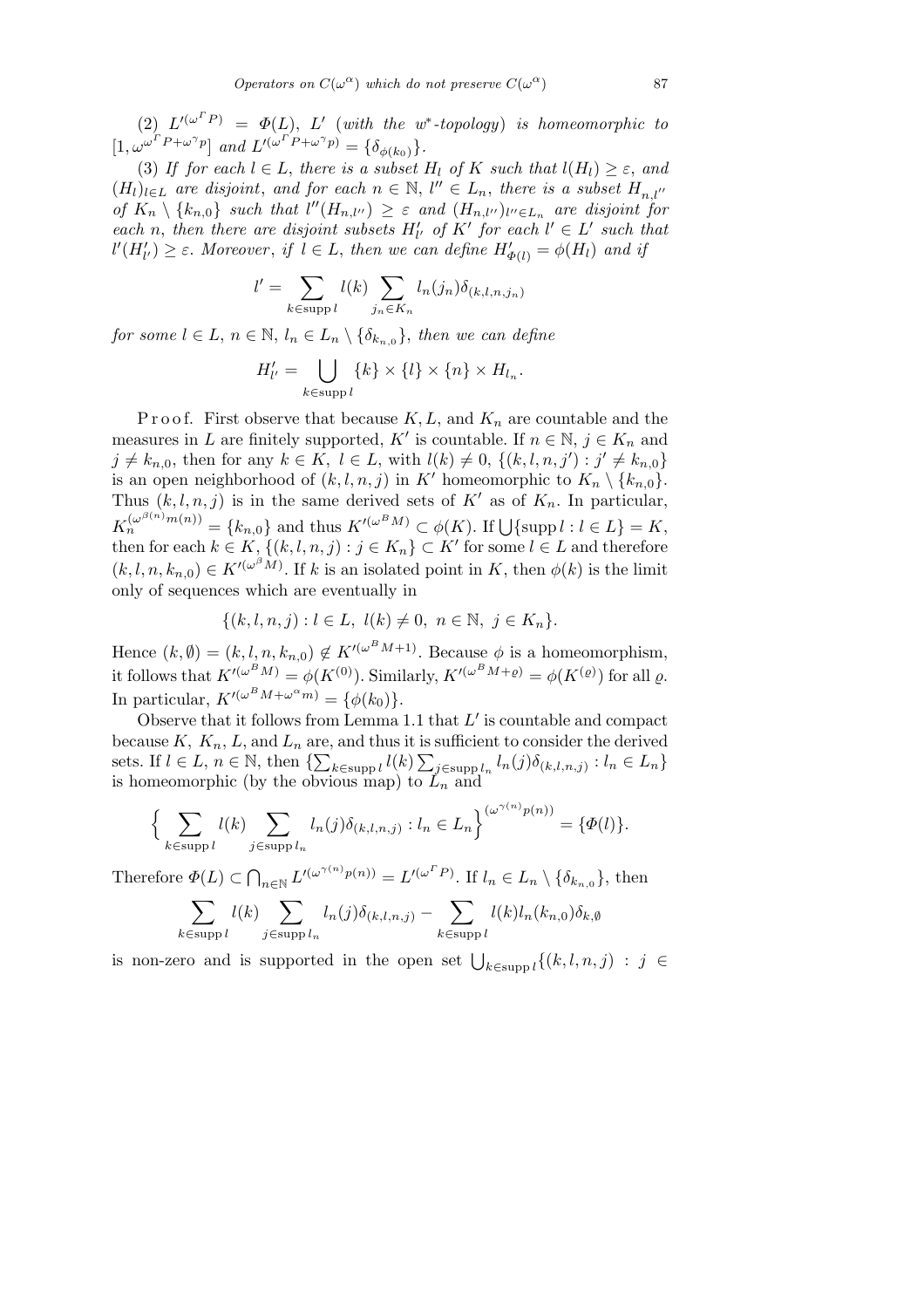$K_n \setminus \{k_{n,0}\}\}\$ and only elements of *L*<sup>'</sup> of the form

$$
\sum_{k \in \text{supp } l} l(k) \sum_{j \in \text{supp } l'_n} l'_n(j) \delta_{(k,l,n,j)}
$$

with  $l'_n \in L_n \setminus \{\delta_{k_{n,0}}\}$  are supported in this set. Therefore  $\Phi(L) = L^{l(\omega^T P)}$ . Because  $\Phi$  is a homeomorphism, it follows that  $\Phi(L)^{(\varrho)} = L'^{(\omega^B P + \varrho)}$  for all  $\rho$ , proving the second assertion.

For each  $l' \notin \Phi(L)$ , we have defined  $H'_{l'}$  to be a subset of  $K' \setminus \phi(K)$ . These sets are clearly disjoint. Also if

$$
l' = \sum_{k \in \text{supp } l} l(k) \sum_{j \in \text{supp } l_n} l_n(j) \delta_{(k,l,n,j)},
$$

then

$$
l'(H_{l'})=\sum_{k\in\text{supp }l}l(k)l_n(H_{l_n})=l_n(H_{l_n}).
$$

Because  $\Phi$  is induced by the homeomorphism  $\phi$ , it follows that  $H'_{\Phi(l)} =$  $\phi(H_l)$ ,  $l \in L$ , is a family of disjoint subsets of  $\phi(K)$  with  $\Phi(l)(H'_{\Phi(l)})$  $l(H_l)$ . ■

In order to prove that the evaluation map from  $C(K)$  into  $C(L)$  is surjective we will need to show that *L* is equivalent to the usual unit vector basis of *l*1*.* The elements of *L* are not perturbations of disjointly supported elements and thus the proof uses some special properties of the construction. We introduce a natural ordering on the elements of *L* which reflects these properties of the construction.

DEFINITION 1.2. Suppose  $M$  is a family of measures on a measurable space  $(\Omega, \mathcal{B})$  and for each  $\mu \in \mathcal{M}$  there is a set  $H_{\mu} \in \mathcal{B}$  such that  $H_{\mu} \cap H_{\mu'}$  $= \emptyset$  if  $\mu \neq \mu'$ , and  $\mu(H_{\mu}) \neq 0$ . Then  $\mu \succ' \mu'$  if and only if there is a scalar  $a \in (0, |\mu(H_{\mu})/(2\mu'(H_{\mu'}))|]$  such that  $\mu_{|\bigcup \{H_{\mu'}:\mu'\neq \mu\}} = a\mu'_{|\bigcup \{H_{\mu'}:\mu'\neq \mu\}}$  and  $|\mu'| (H_{\mu}) = 0$ . Define  $\mu \succ \nu$  if and only if there is a finite sequence  $(\mu_i)$  in *M* such that  $\mu = \mu_0 \succ' \mu_1 \succ' \ldots \succ' \mu_k = \nu$ .

Notice that  $\mu \succ \mu$  is impossible and the relation  $\succ$  is transitive by definition. Thus we can define a partial order on *M* by  $\mu \succeq \mu'$  if and only if  $\mu = \mu'$  or  $\mu > \mu'$ . Although the relation is really on the pairs  $(\mu, H_{\mu})$ , we will write it as though it were on the measures. This will not present any difficulty because the sets  $H_\mu$  will be fixed during the construction.

The relation above occurs naturally in the construction of the pairs  $(K, L)$ . For  $(K', L') = (K, L) \otimes \{(K_n, L_n) : n \in \mathbb{N}\}\$ as in Lemma 1.1, each  $(N, L)$ . For  $(N, L) = (N, L) \otimes \{(N_n, L_n) : n \in \mathbb{N}\}\$  as in Lemma 1.1, each  $l' \in L'$  which is of the form  $\sum_{k \in \text{supp } l} l(k) \sum_{j_n \in K_n} l_n(j_n) \delta_{(k, l, n, j_n)}$  for some  $l \in L$ ,  $n \in \mathbb{N}$ ,  $l_n \in L_n$ , satisfies  $l_{|K' \setminus (\text{supp} l) \times \{l\} \times \{n\} \times K_n} = l_n(k_{n,0})l$ . If we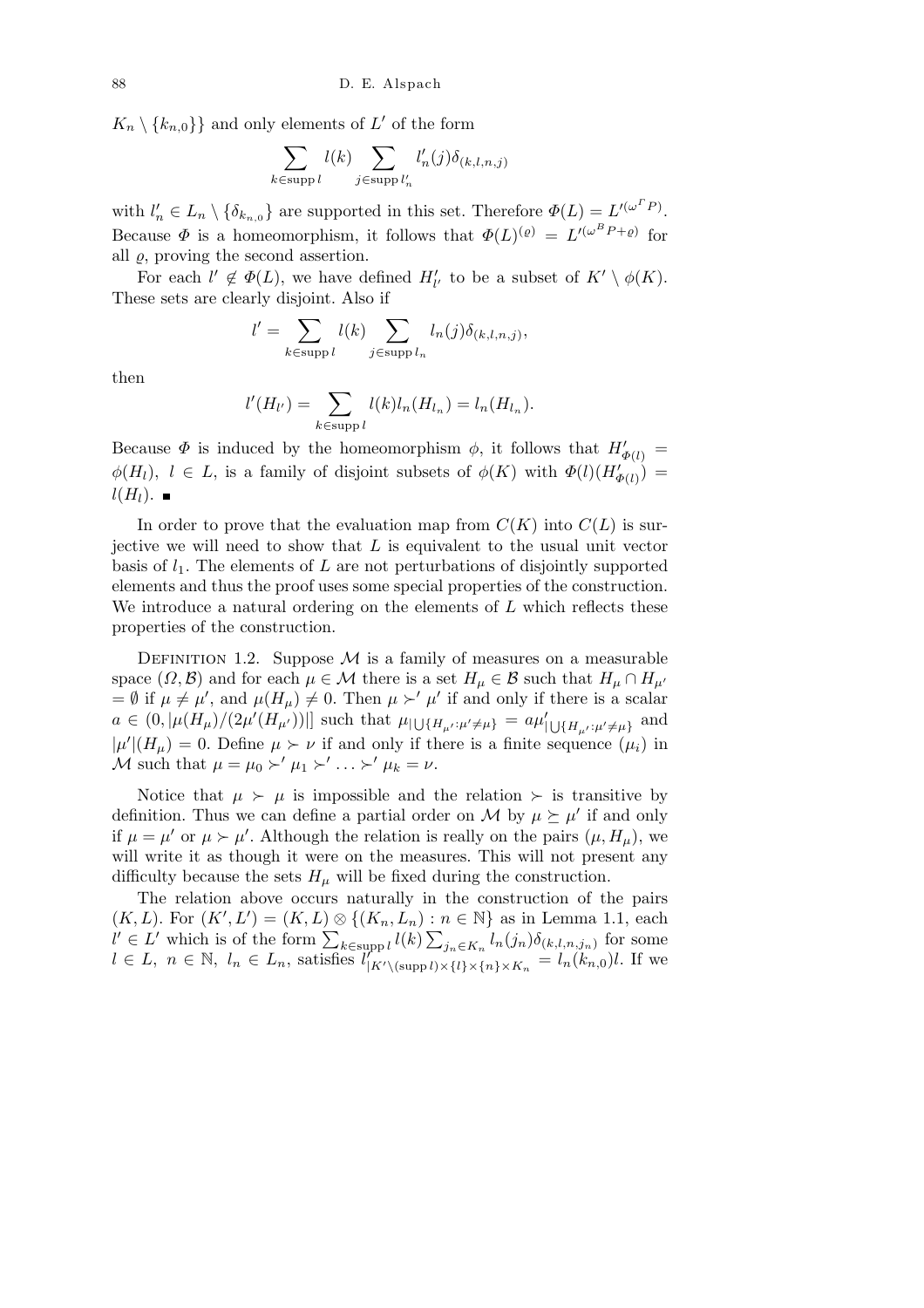have the sets  $(H'_{l'})_{l' \in L'}$ , defined as in Lemma 1.2(3), and for  $l'' \in L_n$ , we have supp  $l'' \subseteq H_{n,l''} \cup \{k_{n,0}\}\text{, then } l' \succ' l.$ 

The next lemma is similar to Proposition IV.13 of [G] or Proposition 4.4 in [G1]. It will be used to show that the sets of measures *L* that we construct actually are equivalent to the basis of *l*1*.*

Lemma 1.3. *Suppose that M is a set of mutually singular probability measures on a measurable space*  $(K, \mathcal{B})$ ,  $\varepsilon > 0$ , and that  $(\mu_n)$  is a sequence *of* (*finite*) *convex combinations of the measures in*  $M$  *and*  $(A_n)$  *is a sequence of disjoint measurable sets. Let*  $\succ'$  *and*  $\succ$  *be defined as above for*  $\mathcal{M} = {\mu_n}$ *and*  $H_{\mu_n} = A_n$ *. Suppose that*  $(\mu_n, A_n)_{n=1}^{\infty}$  *satisfy the following:* 

(1) *For each*  $n \in \mathbb{N}$ ,  $\mu_n(A_n) \geq \varepsilon$ .

(2) For each  $n \in \mathbb{N}$ , either there is a unique  $n' \in \mathbb{N}$  such that  $\mu_n \succ' \mu_{n'}$ *or for all*  $n' \neq n$ ,  $\mu_n(A_{n'}) = 0$ .

(3) For all  $n \neq m$  if it is not the case that  $\mu_n \succ \mu_m$ , then  $\mu_n(A_m) = 0$ . *Then*  $\|\sum c_n \mu_n\| \geq (2\varepsilon/3)\sum |c_n|$  *for any sequence of scalars*  $(c_n)$ *.* 

Proof. Because we only use information about the measures on the sets  $A_n$ , without loss of generality we may assume that  $\mu_n \in \text{co}\{m \in \mathcal{M}:$  $m(A_k) > 0$ , for some  $k$ <sup>}</sup> $\cup$ {0}. The relation  $\succ$  defines a partial order on  $\{\mu_n\}$ . Observe that if  $\mu \succ' \nu$  and  $\mu = \sum_{j \in F} b_j^{\mu} m_j$  and  $\nu = \sum_{j \in G} b_j^{\nu} m_j$ , where  $m_j \in \mathcal{M}$  and  $b_j^{\mu}$  $j<sup>μ</sup>$ ,  $b<sup>ν</sup>$  are non-zero for all *j*, then  $F \supset G$ . Therefore, since each  $\mu_n$  is a finite convex combination, for any  $n(0) \in \mathbb{N}$  there is a unique finite maximal sequence  $(\mu_{n(i)})_{i=0}^k$  such that  $\mu_{n(0)} \succ' \mu_{n(1)} \succ' \ldots \succ' \mu_{n(k)}$ . Let  $(c_n)$  be a finite sequence of scalars and let

$$
F = \{n : \exists n' \text{ such that } c_{n'} \neq 0 \text{ and } \mu_{n'} \succ \mu_n \}.
$$

Clearly, *F* is a finite set. Partition *F* into sets  $(F_j)_{j=0}^J$  such that for each  $j < J$  and  $n \in F_j$  there is an  $n' \in F_{j+1}$  such that  $\mu_n \succ' \mu_{n'}$  and for all  $n' \neq n, n' \in F_j$ ,  $\mu_{n'}$  and  $\mu_n$  are incomparable. If  $\mu_n \succ' \mu_{n'}$ , let  $a_{n,n'}$  denote the scalar such that  $\mu_{n|U\{A_k:k\neq n\}} = a_{n,n'}\mu_{n'|\bigcup\{A_k:k\neq n\}}$ . For notational convenience, let  $a_{n,n'}=0$  if it is not the case that  $\mu_n \succ' \mu_{n'}$ . A simple induction argument using (2) and (3) shows that

$$
\left\| \sum c_n \mu_n \right\| = \left\| \sum_{j=0}^J \sum_{n(j) \in F_j} c_{n(j)} \mu_{n(j)} \right\|
$$
  
= 
$$
\left\| \sum_{j=0}^J \sum_{n(j) \in F_j} c_{n(j)} \mu_{n(j)} \mu_{n(j)} \mu_{n(j) \ge \mu_n} \right\|
$$
  
= 
$$
\left\| \sum_{j=0}^J \sum_{n(j) \in F_j} \sum_{n: \mu_n \ge \mu_{n(j)}} c_n \mu_{n|A_{n(j)}} \right\|.
$$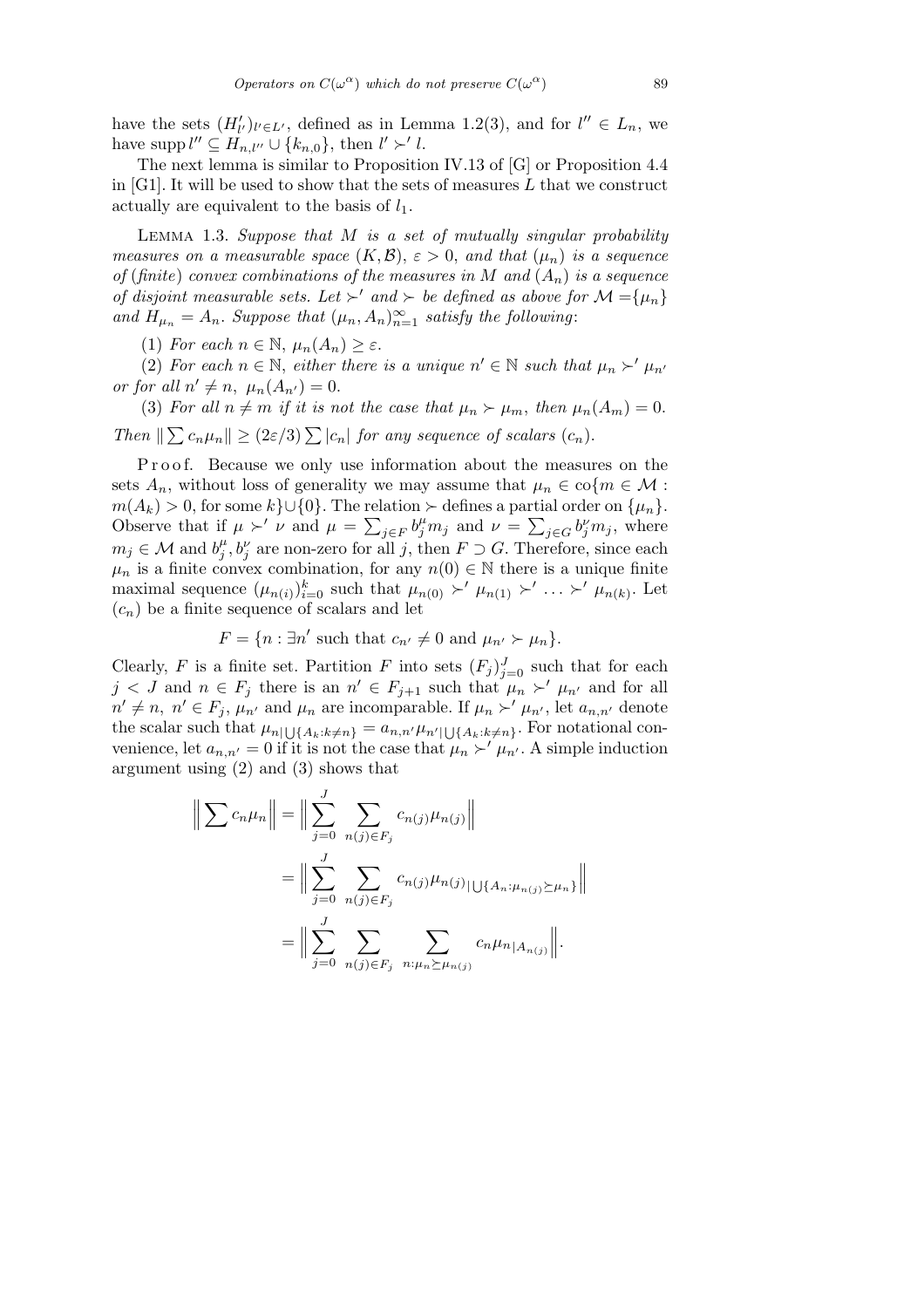Another induction argument and the definition of the scalars  $a_{n,n'} = 0$  give the following inequality:

$$
\left\| \sum c_n \mu_n \right\| \ge \sum_{j=0}^J \sum_{n(j) \in F_j} \left| c_{n(j)} + \sum_{n(j-1) \in F_{j-1}} a_{n(j-1),n(j)} (c_{n(j-1)} + \sum_{n(j-2) \in F_{j-2}} a_{n(j-2),n(j-1)} (c_{n(j-2)} + \dots + \sum_{n(0) \in F_0} a_{n(0),n(1)} c_{n(0)}) \right) \mu_{n(j)} (A_{n(j)}).
$$

Now we split off 1*/*3 of each term and shift the index on these pieces to combine with the subsequent related term:

$$
\sum_{j=0}^{J} \sum_{n(j) \in F_j} \left| c_{n(j)} + \sum_{n(j-1) \in F_{j-1}} a_{n(j-1),n(j)} \left( c_{n(j-1)} \right) \right|
$$
  
+ 
$$
\sum_{n(j-2) \in F_{j-2}} a_{n(j-2),n(j-1)} \left( c_{n(j-2)} + \dots \right)
$$
  
+ 
$$
\sum_{n(0) \in F_0} a_{n(0),n(1)} c_{n(0)} \right) \Big| \mu_{n(j)} (A_{n(j)})
$$
  
= 
$$
\sum_{j=0}^{J} \sum_{n(j) \in F_j} \left( \frac{2}{3} \Big| c_{n(j)} + \sum_{n(j-1) \in F_{j-1}} a_{n(j-1),n(j)} \Big( c_{n(j-1)} \right)
$$
  
+ 
$$
\sum_{n(j-2) \in F_{j-2}} a_{n(j-2),n(j-1)} \Big( c_{n(j-2)} + \dots
$$
  
+ 
$$
\sum_{n(0) \in F_0} a_{n(0),n(1)} c_{n(0)} \Big) \Big| \mu_{n(j)} (A_{n(j)})
$$
  
+ 
$$
\frac{1}{3} \sum_{\mu_{n(j-1)} \succ' \mu_{n(j)}} \Big| c_{n(j-1)} + \sum_{n(j-2) \in F_{j-2}} a_{n(j-2),n(j-1)} \Big( c_{n(j-2)} + \sum_{n(j-3) \in F_{j-3}} a_{n(j-3),n(j-2)} \Big( c_{n(j-3)} + \dots
$$
  
+ 
$$
\sum_{n(0) \in F_0} a_{n(0),n(1)} c_{n(0)} \Big) \Big| \mu_{n(j-1)} (A_{n(j-1)}) \Big).
$$

The condition  $\mu_{n(j-1)} \succ' \mu_{n(j)}$  is equivalent to  $a_{n(j-1),n(j)} \neq 0$  and by the definition of  $\succ'$ ,  $2a_{n(j-1),n(j)}\mu_{n(j)}(A_{n(j)}) \leq \mu_{n(j-1)}(A_{n(j-1)})$ . Therefore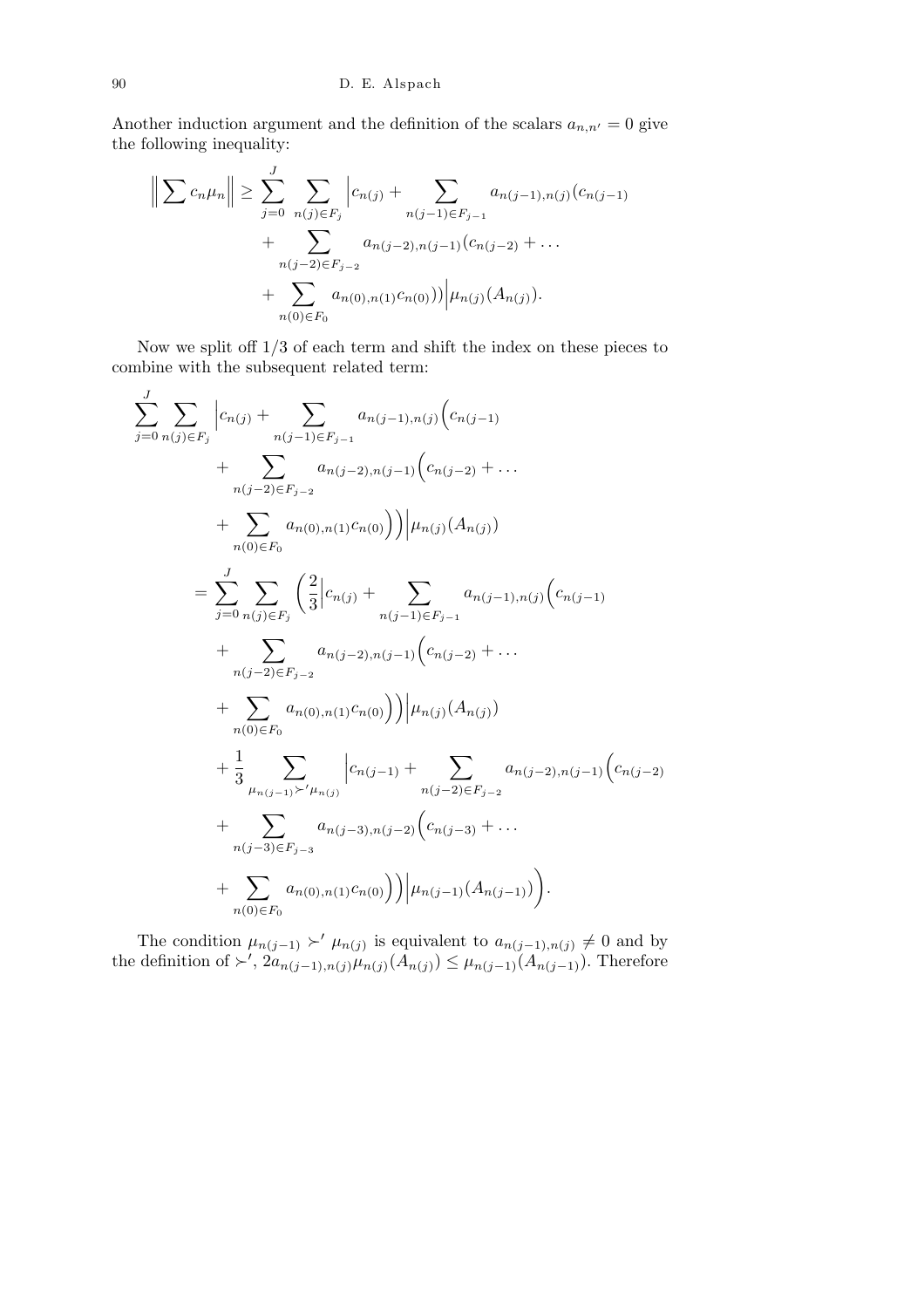by the triangle inequality,

$$
\left\| \sum c_n \mu_n \right\| \ge \sum_{j=0}^J \sum_{n(j) \in F_j} \frac{2}{3} |c_{n(j)}| \mu_{n(j)}(A_{n(j)}) \ge \sum_{j=0}^J \sum_{n(j) \in F_j} \frac{2}{3} |c_{n(j)}| \varepsilon. \blacksquare
$$

**2. Construction of the operators.** The aim of this section is to produce pairs  $(K_\alpha, L_\alpha)_{\alpha<\omega_1}$  by transfinite induction so that  $K_\alpha$  is a countable compact Hausdorff space and  $L_{\alpha}$  is a w<sup>\*</sup>-closed subset of the probability measures in  $C(K_{\alpha})^*$  which is equivalent to the basis of  $l_1$ .

Fix an ordinal  $\zeta < \omega_1$ . Let  $\zeta_n \uparrow \omega^\zeta$  and for each  $n \in \mathbb{N}$  let  $S_n = [1, \omega^{\zeta_n}]$ with the order topology and let  $T_n = \{\frac{1}{2}\}$  $\frac{1}{2}(\delta_{\beta} + \delta_{\omega \zeta_n}) : \beta \leq \omega^{\zeta_n}$ . Let the distinguished point of  $S_n$  be  $\omega^{s_n}$ . Let  $S_0 = [1, 1]$  and  $T_0 = \{\delta_1\}$ . Define

$$
(K_1, L_1) = (S_0, T_0) \otimes \{ (S_n, T_n) : n \in \mathbb{N} \}.
$$

It is easy to see that up to a homeomorphism of  $[1, \omega^{\omega^{\zeta}}]$  we could have defined  $K_1 = [1, \omega^{\omega^{\zeta}}]$  and  $L_1 = {\frac{1}{2}}$  $\frac{1}{2}(\delta_{\beta} + \delta_{\omega^{\omega}})$ :  $\beta \leq \omega^{\omega^{\zeta}}$ . We take the distinguished point  $k_1$  of  $K_1$  to be  $\phi(1)$  where  $1 \in S_0$ . Now suppose that we have defined  $K_{\gamma}$  and  $L_{\gamma}$  for all  $\gamma < \alpha$ . Let  $k_{\gamma}$  denote the distinguished point of  $K_{\gamma}$ . There are two cases. First assume that  $\alpha = \alpha' + 1$  for some  $\alpha'$ . Define

$$
(K_{\alpha}, L_{\alpha}) = (K_1, L_1) \otimes (K_{\alpha'}, L_{\alpha'}).
$$

Let the distinguished point be  $k_{\alpha} = \phi(k_1)$ . (More formally we should have a sequence of spaces  $\{(K_{\alpha_n}, L_{\alpha_n}) : n \in \mathbb{N}\}\)$  on the right of  $\otimes$ , but we can take  $(K_{\alpha_1}, L_{\alpha_1}) = (K_{\alpha'}, L_{\alpha'})$  and  $(K_{\alpha_n}, L_{\alpha_n}) = (S_0, T_0)$  for  $n > 1$ . These spaces  $(S_0, T_0)$  have no effect on  $(K_\alpha, L_\alpha)$ .) If  $\alpha$  is a limit ordinal, let  $(\alpha_n)$  be an increasing sequence of ordinals with limit *α*. Let

$$
(K_{\alpha}, L_{\alpha}) = (S_0, T_0) \otimes \{ (K_{\alpha_n}, L_{\alpha_n}) : n \in \mathbb{N} \}.
$$

Let  $\phi(1)$ , for  $1 \in S_0$ , be the distinguished point of  $K_\alpha$ . The definition for  $\alpha$  a limit ordinal depends on the sequence  $(\alpha_n)$ . However, the properties of the space are not dependent on the sequence and we will assume that whenever we use a sequence approaching  $\alpha$ , it is the same one. This completes the definition of the pairs  $(K_{\alpha}, L_{\alpha})$ . Notice that we actually have such a transfinite family of spaces for each  $\zeta < \omega_1$ . The choice of  $\zeta$  will be made in the proof of Theorem 3.5.

Now we must consider the properties of these pairs. First we compute the topological information by using Lemma 1.2. As noted above,  $K_1$  and  $L_1$  are homeomorphic to  $[1, \omega^{\omega^{\zeta}}]$ . Notice that we have the following relations. If  $K_{\alpha}$ <sup>*o*</sup> and  $L_{\alpha'}$  are homeomorphic to  $[1, \omega^{\omega^{\zeta}\beta}]$ , then  $K_{\alpha'+1}$  and  $L_{\alpha'+1}$  are homeomorphic to  $[1, \omega^{\omega^{\zeta}(\beta+1)}]$ , by Lemma 1.2(1) and (2). If  $(\alpha_n)$  is an increasing sequence of ordinals with limit  $\alpha$  and  $K_{\alpha_n}$  and  $L_{\alpha_n}$  are homeomorphic to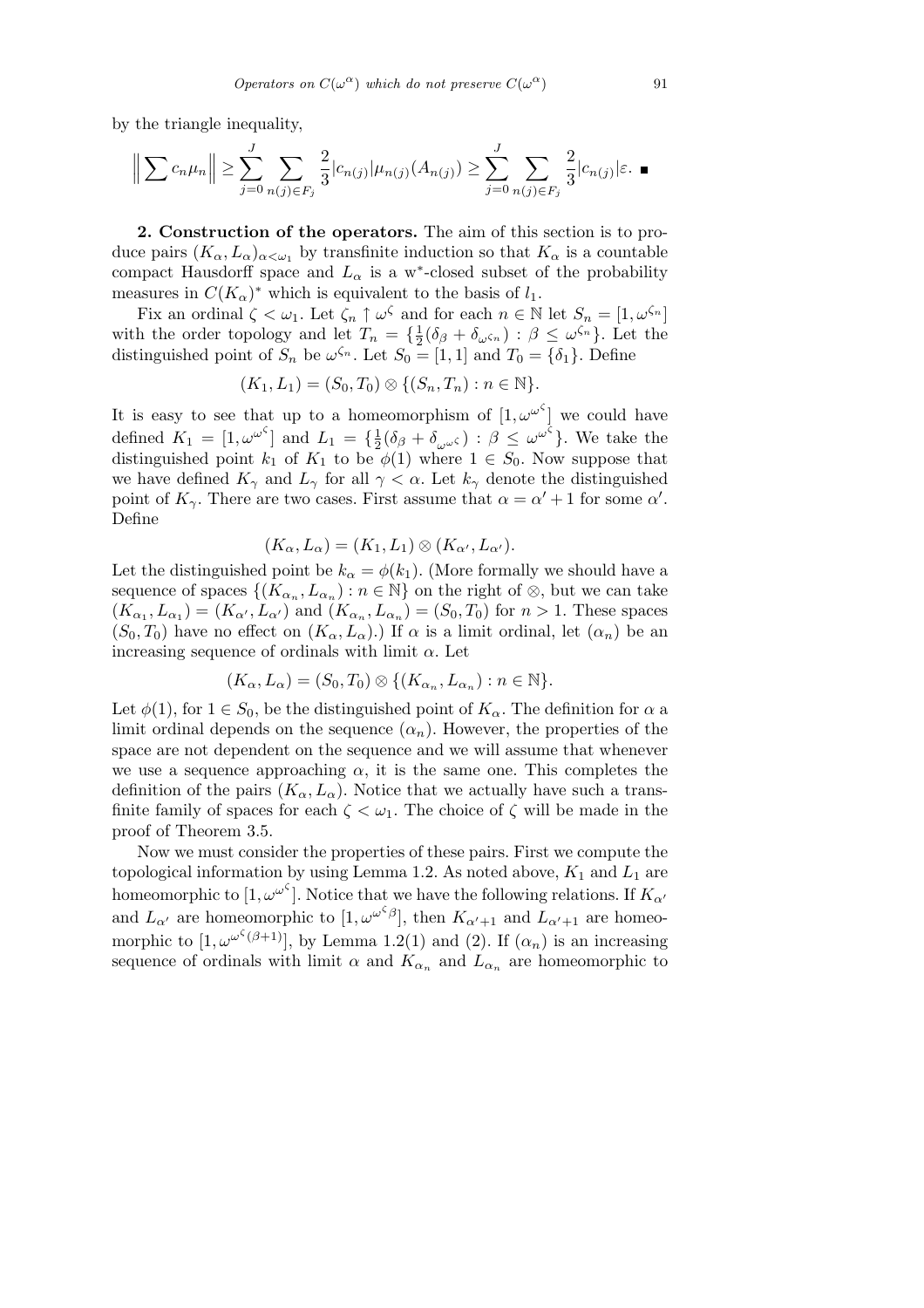$[1, \omega^{\omega^{\zeta} \beta_n}]$ , then  $K_\alpha$  and  $L_\alpha$  are homeomorphic to  $[1, \omega^{\omega^{\zeta} \beta}]$  where  $\beta = \sup \beta_n$ . Therefore a straightforward transfinite induction argument shows that  $K_{\alpha}$ and  $L_{\alpha}$  are homeomorphic to  $[1, \omega^{\omega^{\zeta} \alpha}]$  for all  $\alpha < \omega_1$ .

Next we will show that  $L_{\alpha}$  is equivalent to the standard basis of  $l_1$ . We will use Lemmas 1.2(3) and 1.3. For  $\delta_1 \in T_0$  we take  $H_{\delta_1} = S_0$ . For each  $n \in \mathbb{N}, \frac{1}{2}$  $\frac{1}{2}(\delta_{\beta}+\delta_{\omega\zeta_n})\in T_n$  and  $\beta\leq\omega^{\zeta_n}$ , we let  $H_{(1/2)(\delta_{\beta}+\delta_{\omega\zeta_n})}=\{\beta\}.$  If  $l \in L_1$ , then  $H_l^1 = \phi(S_0)$  if  $l = \Phi(\delta_1) = \delta_{(1,\emptyset)}$ , and  $H_l^1 = \{\delta_{(1,\delta_1,n,\beta)}\}\$  if  $l =$ 1  $\frac{1}{2}(\delta_{(1,\delta_1,n,\beta)} + \delta_{(1,\emptyset)})$ , as in Lemma 1.2. Notice that for all  $l \neq \delta_{(1,\emptyset)}$ ,  $l \in L_1$ , we have  $\hat{l} \succ' \delta_{(1,\emptyset)}$ . Thus by Lemma 1.3 with  $(\mu_n) = (\delta_{(1,\delta_1,n,\beta)})_{\beta \leq \omega^{\zeta_n}, n \in \mathbb{N}}$ , *L*<sub>1</sub> is 3-equivalent to the basis of *l*<sub>1</sub>. Notice that  $\Phi(\delta_1)$  is the only element of  $L_1$  which does not have a successor (under  $\succ'$ ) and that if  $l \succ' l'$ , then  $l_{|\bigcup\{H_m: m\neq l\}} = \frac{1}{2}$  $\frac{1}{2}l'$ .

Assume inductively that for each  $\beta < \alpha$ , we have defined sets  $H_l^{\beta} \subset K_{\beta}$ for all  $l \in L_{\beta}$ , satisfying the hypothesis of Lemma 1.3 with  $\varepsilon = \frac{1}{2}$  $\frac{1}{2}$ ,  $(\mu_n)$  as the point mass measures on  $K_{\beta}$  and  $l \succeq \delta_{k_{\beta}}$ , for all  $l \in L_{\beta}$ . Further assume that if  $l, l' \in L_{\beta}$  and  $l \succ' l'$ , then  $l_{\vert \bigcup \{H_m : m \neq l\}} = \frac{1}{2}$  $\frac{1}{2}l'$ . Define the sets  $H_l^{\alpha}, l' \in L_a$ , as in Lemma 1.2(3). Thus Lemma 1.3(1) is satisfied. We need to verify the other hypotheses of Lemma 1.3. In order to handle the successor ordinal case and the limit ordinal case at the same time, let  $O_1 = K_{\alpha'}$  and  $P_1 = L_{\alpha'}$ , and  $O_n = S_0$  and  $P_n = T_0$  for all  $n > 1$ ,  $n \in \mathbb{N}$ , in the case  $\alpha = \alpha' + 1$ , and let  $O_n = K_{\alpha_n}$  and  $P_n = L_{\alpha_n}$  if  $\alpha = \lim \alpha_n$ . Also let  $O_0 = K_1$ ,  $P_0 = L_1$ , or  $O_0 = S_0$ ,  $P_0 = T_0$ , respectively. Let  $o_n$  be the distinguished point of  $O_n$  for  $n = 0, 1, \ldots$  With this notation  $(K_{\alpha}, L_{\alpha}) = (O_0, P_0) \otimes \{(O_n, P_n) : n \in \mathbb{N}\}.$ For each  $l \in P_n$  let  $H_l^n$  be the associated subset of  $O_n$ .

Because  $\phi$  is a homeomorphism, it follows that  $\Phi(O_0)$  and  $H_l^0$ ,  $l \in \Phi(O_0)$ , satisfy the hypothesis of Lemma 1.3. Moreover,  $\phi(l_1) \succ' \phi(l_2)$  if and only if  $l_1 \succ' l_2$ . Suppose  $l_0, l''_0 \in O_0$ ,  $l_n \in P_n$ ,  $l''_{n''} \in P_{n''}$ , for some n, n'', and

$$
l' = \sum_{k \in \text{supp } l_0} l_0(k) \sum_{j_n \in K_n} l_n(j_n) \delta_{(k, l_0, n, j_n)}
$$

and

$$
l'' = \sum_{k \in \text{supp } l_0''} l_0''(k) \sum_{j_n \in K_{n''}} l''_{n''}(j_n) \delta_{(k, l_0'', n'', j_n)}.
$$

Then  $l' > l_0$  and  $l'' > l''_0$ . If  $l_0 \neq l''_0$  or  $n \neq n''$ , then  $H_l^{\alpha} \cap H_{l''}^{\alpha} = \emptyset$  because  $H_{l'}^{\alpha} = \bigcup_{k \in \text{supp } l_0} \{k\} \times \{l_0\} \times \{n\} \times H_{l_n}^n \text{ and } H_{l'}^{\alpha} = \bigcup_{k \in \text{supp } l_0''} \{k\} \times \{l_0''\} \times$  $\{n''\}\times H_{l''}^{n''}$  $\binom{n''}{l''}$ . Also,  $l'(H_{l''}^{\alpha})=0$  and  $l''(H_{l'}^{\alpha})=0$ . If  $l_0=l''_0$  and  $n=n''$  but  $l_n \neq l_{n''}$ , then  $l' \succ l''$  if and only if  $l_n \succ l_{n''}$ . Moreover, because  $P_n$  and  $(H_l^n)_{l \in P_n}$  satisfy the hypotheses of Lemma 1.3, o

$$
l_0 \otimes P_n = \Big\{\sum_{k \in \text{supp } l_0} l_0(k) \sum_{j_n \in K_n} l_n(j_n) \delta_{(k, l_0, n, j_n)} : l_n \in P_n\Big\}
$$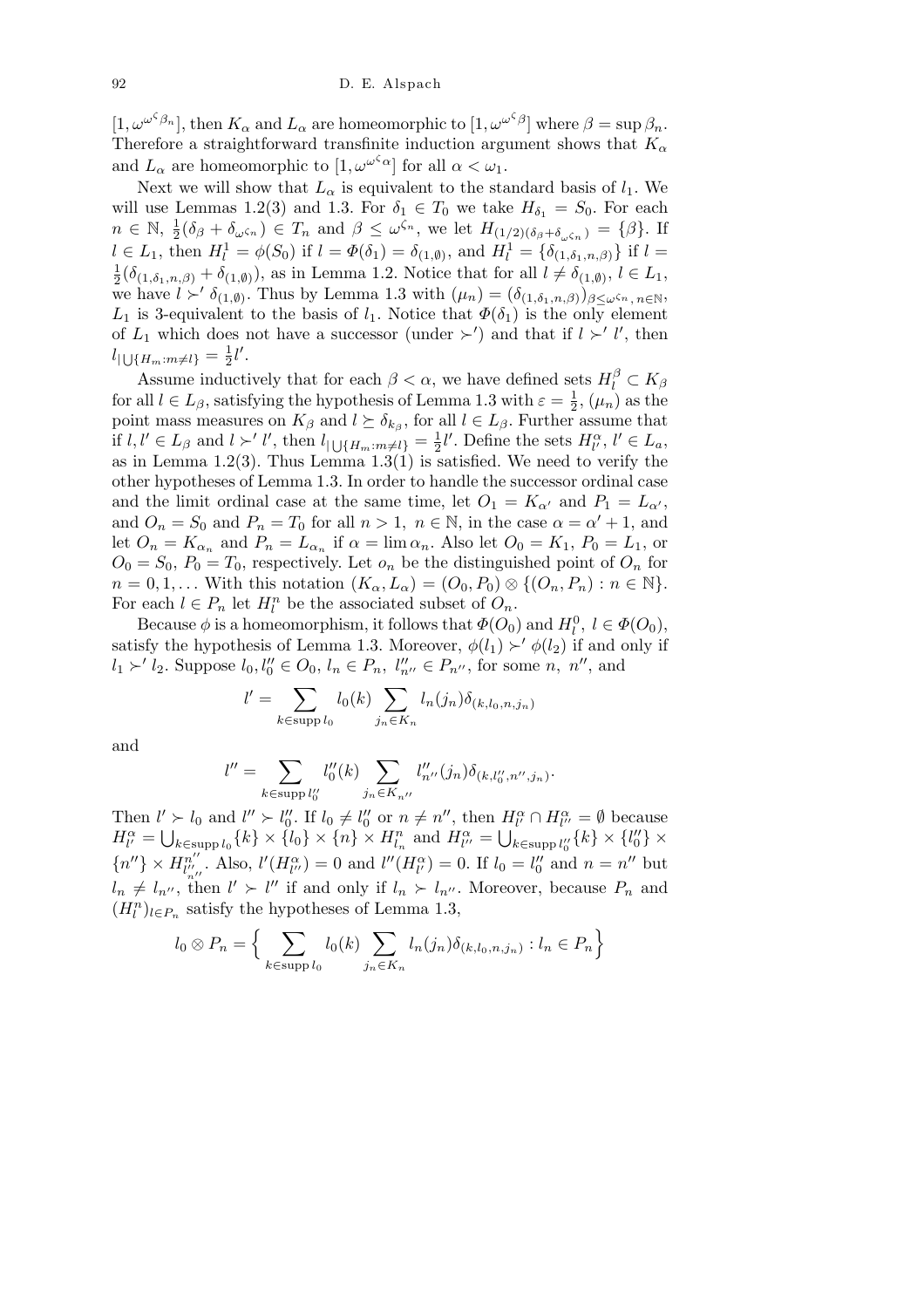and  $(H_{l'})_{l' \in l_0 \otimes P_n}$  satisfy the same conditions and

$$
\sum_{k \in \text{supp } l_0} l_0(k) \sum_{j_n \in K_n} l_n(j_n) \delta_{(k, l_0, n, j_n)} \times l_0 = \sum_{k \in \text{supp } l_0} l_0(k) \sum_{j_n \in K_n} \delta_{o_n}(j_n) \delta_{(k, l_0, n, j_n)}
$$

for all  $l_n$ . Observe that Lemma 1.3(2) is therefore satisfied. Indeed, if  $l_n \neq$  $\delta_{o_n}$ , then there is some  $l'_n \in P_n$  such that  $l_n \succ' l'_n$  and thus

$$
\sum_{k \in \text{supp } l_0} l_0(k) \sum_{j_n \in K_n} l_n(j_n) \delta_{(k, l_0, n, j_n)} \succ' \sum_{k \in \text{supp } l_0} l_0(k) \sum_{j_n \in K_n} l'_n(j_n) \delta_{(k, l_0, n, j_n)}.
$$

If  $l_n = \delta_{o_n}$ , then  $l_0 =$  $k ∈$ supp  $l_0$   $l_0(k)$  $j_n \in K_n$   $\delta o_n(j_n)\delta_{(k,l_0,n,j_n)}$  and there is some  $l'_0 \in O_0$  such that  $l_0 \succ l'_0$  or  $l_0 = \delta_{o_0}$ . Further, by transitivity of  $\succ$  it follows that for all  $l \in L_{\alpha}, l \succeq \Phi(\delta_{o_0})$ . For Lemma 1.3(3) we need only consider the case of an element of the form  $\Phi(l)$  for some  $l \in P_0$  and an element of the form  $l' = \sum_{k \in \text{supp } l_0} l_0(k) \sum_{j_n \in K_n} l_n(j_n) \delta_{(k, l_0, n, j_n)}$  where  $l_0 \in P_0$  and  $l_n \in P_n$  for some  $n > 1$ . In this case there are three possibilities:

- (a)  $l > l_0$ ,
- (b)  $l_0 \succeq l$ , or
- $(c)$  neither  $(a)$  nor  $(b)$ .

Case (b) gives  $\sum_{k \in \text{supp } l_0} l_0(k)$  $\overline{ }$  $j_n \in K_n$ ,  $l_n(j_n)\delta_{(k,l_0,n,j_n)} \succeq \Phi(l)$  and so Case (b) gives  $\sum_{k \in \text{supp } l_0} l_0(k) \sum_{j_n \in K_n} l_r$ <br>there is nothing to do. In case (c), supp  $l' \subseteq \bigcup$ *k∈*supp *l*<sup>0</sup> *{k}×{l*0*}×{n}×O<sup>n</sup> ∪*  $\sup p \Phi(l_0)$  and  $H_{\Phi(l)} \subseteq \phi(O_0) \setminus \sup p \Phi(l_0)$ . Therefore,  $\Phi(l)(H_{l'}) = 0$  and  $l'(H_{\Phi(l)}) = 0$ . In case (a),  $\alpha = \alpha' + 1$  and thus  $l_0 = \delta_{(1,\emptyset)}$  and  $l = \frac{1}{2}$  $\frac{1}{2}(\delta_o+\delta_{(1,\emptyset)})$ for some  $o \in K_1 \setminus \{(1,\emptyset)\}\$ . Clearly,  $\Phi(l)(H_{l'}) = 0$  and  $l'(H_{\Phi(l)}) = 0$  in this case also.

We have thus proved the following.

PROPOSITION 2.1. *For each*  $\zeta \leq \omega_1$  *there is a family of pairs*  $(K_{\alpha}, L_{\alpha})_{\alpha < \omega_1}$ , where for each  $\alpha$ ,  $K_{\alpha}$  is homeomorphic to  $[1, \omega^{\omega^{\zeta_{\alpha}}}]$  and  $L_{\alpha}$ *is a w<sup>\*</sup>-closed subset of the probability measures in*  $C(K_{\alpha})^*$  *which is homeomorphic to*  $[1, \omega^{\omega^{\zeta} \alpha}]$  *in the w<sup>\*</sup>-topology. Moreover*,  $L_{\alpha}$  *is* 3-equivalent to the *usual basis of*  $l_1$ *. Consequently, the evaluation map*  $T: C(K_\alpha) \to C(L_\alpha)$ *defined by*  $T(f)(l) = l(f)$ , *for all*  $l \in L_\alpha$ , *is a surjection.* 

Remark 2.1. Actually,  $[L_{\alpha}]$  is isometric to  $l_1$ . To see this observe that for  $\alpha = 1$  the elements  $(l_{|H_l})_{l \in L_1}$  are disjointly supported elements of  $[L_1]$ with span containing  $L_1$ . Thus the normalized sequence is a basis for  $[L_1]$ which is 1-equivalent to the basis of  $l_1$ . An induction argument shows that for all  $\alpha < \omega_1$ ,  $(l_{|H_l})_{l \in L_\alpha}$  are disjointly supported elements of  $[L_\alpha]$  with span containing  $L_{\alpha}$  and thus  $[L_{\alpha}]$  is isometric to  $l_1$ . Notice that this also means that the argument about the equivalence of  $L_{\alpha}$  to the usual  $l_1$  basis could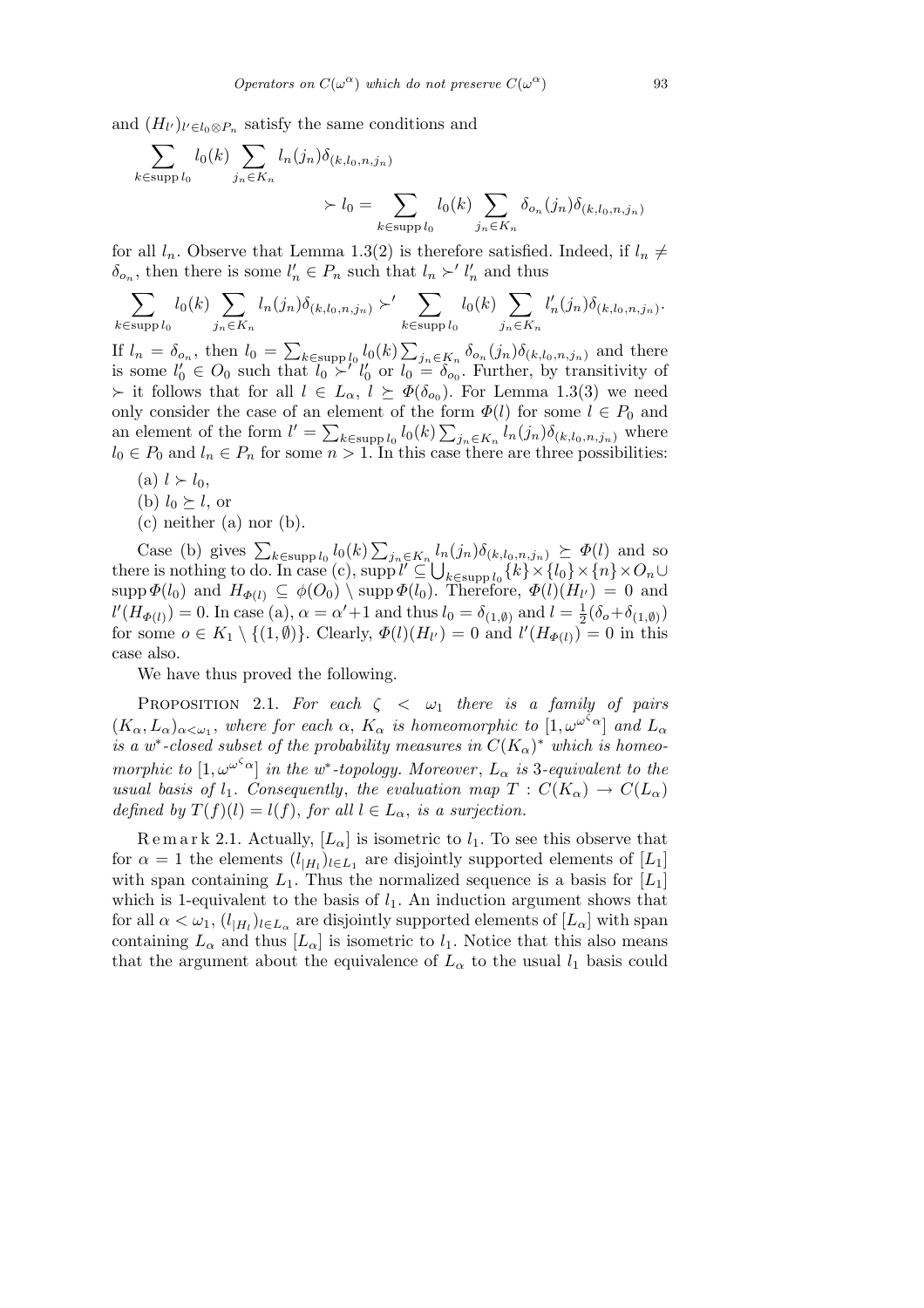have been made using  $(l_{|H_l})_{l \in L_{\alpha}}$  in the role of  $(\mu_n)$  in the application of Lemma 1.3 rather than using the point mass measures.

**3. The Wolfe index of operators.** In this section we will show that the evaluation operators defined in Proposition 2.1 are actually small in the sense that for most  $\alpha$  the ordinals  $\beta$  for which there is a subspace X of  $C(K_{\alpha})$  which isomorphic to  $C(\omega^{\beta})$  and for which  $T_{|X}$  is an isomorphism are much smaller than  $\omega^{\zeta} \alpha$ . The device for computing the possible ordinals  $\beta$ is an ordinal index which was defined in [W] and characterized in [A2].

DEFINITION 3.1. Let K be a compact Hausdorff space,  $\varepsilon > 0$ , and let B be a subset of  $C(K)^*$ . Let

$$
P_0(\varepsilon, B) = \{ (\mu, G) : \mu \in B, G \text{ is open in } K, \ |\mu|(G) \ge \varepsilon \}.
$$

If  $P_\alpha(\varepsilon, B)$  has been defined, let

$$
P_{\alpha+1}(\varepsilon, B) = \left\{ (\mu, G) \in P_0(\varepsilon, B) : \text{there is a sequence}
$$

$$
(\mu_n, G_n)_{n=1}^{\infty} \subset P_{\alpha}(\varepsilon, B) \text{ such that } \mu_n \xrightarrow{w^*} \mu,
$$

$$
G_n \cap G_{n'} = \emptyset, \text{ for } n \neq n', \text{ and } \overline{\bigcup G_n} \subset G \right\}.
$$

For a limit ordinal *β* let

$$
P_{\beta}(\varepsilon, B) = \left\{ (\mu, G) \in P_0(\varepsilon, B) : \text{there is a sequence of ordinals} \right\}
$$

$$
\alpha_n \uparrow \beta \text{ and } (\mu_n, G_n) \subset P_{\alpha_n}(\varepsilon, B) \text{ such that}
$$

$$
\mu_n \xrightarrow{w^*} \mu, \ G_n \cap G_{n'} = \emptyset, \text{ for } n \neq n', \text{ and } \overline{\bigcup G_n} \subset G \right\}.
$$

The result that we will use here is the following.

THEOREM 3.1. Let  $T$  be a bounded operator from  $C(K)$  into a separa*ble Banach space X. Then there is a subspace Y of*  $C(K)$  *such that Y is isomorphic to*  $C(\omega^{\omega^{\alpha}})$  and  $T_{|Y}$  *is an isomorphism if and only if there is an*  $\varepsilon > 0$  *such that*  $P_{\gamma}(\varepsilon, T^*(B_{X^*})) \neq \emptyset$  *for all*  $\gamma < \omega^{\alpha}$ *.* 

This result is an amalgamation of Theorems 0.2 and 0.3 from [A2]. It follows that we need only bound the Wolfe index. As in the previous section we keep  $\zeta$  fixed and consider the evaluation operators  $T_{\alpha}: C(K_{\alpha}) \to C(L_{\alpha})$ . In this case the expression  $T^*(B_{X^*})$  which occurs in Theorem 3.1 is  $T^*_{\alpha}$  of the unit ball of  $C(L_\alpha)^*$ , which is w<sup>∗</sup>-closed. Also, if  $\mu \in B_{C(L_\alpha)^*}$ , then  $\mu =$ e unit ball of  $C(L_{\alpha})$ , which is w-closed. Also, if  $\mu \in D_{C(L_{\alpha})^*}$ , then  $\mu =$ <br> $l \in L_{\alpha} c_l \delta_l$ , where  $\sum_{l \in L_{\alpha}} |c_l| \leq 1$ . Hence  $T^*(\mu) = \sum_{l \in L_{\alpha}} c_l l$ . These observations will allow us to employ the following lemma from  $[A2]$  (Lemma 3.2) to reduce to considering only the sets  $L_{\alpha}$ .

LEMMA 3.2. Let L be a w<sup>\*</sup>-closed countable subset of  $\{\mu : \mu \in B_{C(K)^*},\}$  $\mu > 0$ } *for some countable compact metric space K. Suppose that the eval-*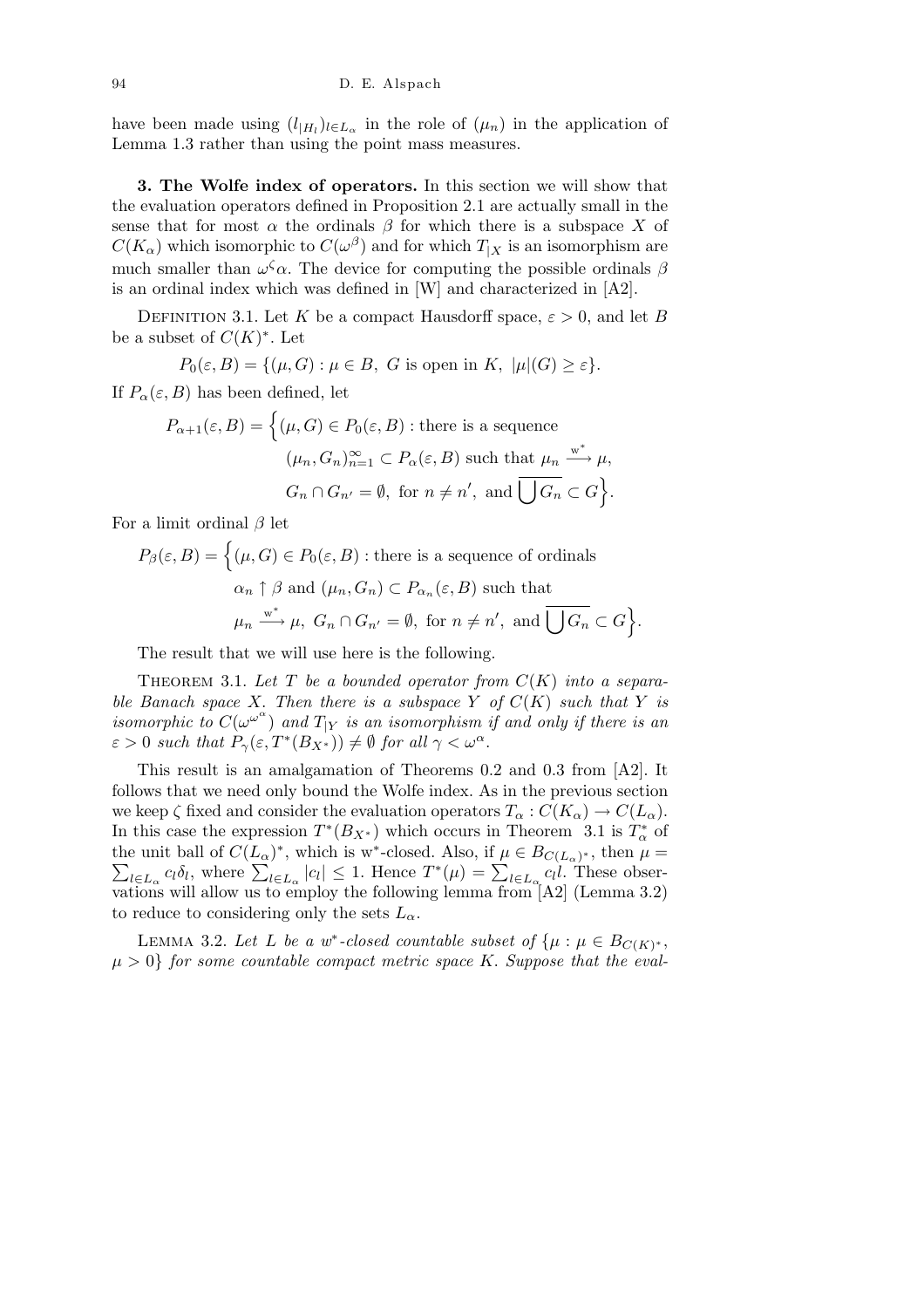*uation map*  $T: C(K) \to C(L)$  *defined by*  $(Tf)(l) = l(f)$ , *for all*  $l \in L$ , *is surjective. Then, for*  $\alpha < \omega_1$ *, there is an*  $\varepsilon > 0$  *such that*  $P_\gamma(\varepsilon, \overline{\text{co}}(\pm L)) \neq \emptyset$ *, for all*  $\gamma < \omega^{\alpha}$ , *if and only if there is an*  $\varepsilon' > 0$  *such that*  $P_{\gamma}(\varepsilon', L) \neq \emptyset$ , *for all*  $\gamma < \omega^{\alpha}$ *.* 

Before we apply this to the examples let us make a few observations about the sets  $P_\gamma(\varepsilon, L_\alpha)$ . Because the sequence  $(\mu_n)$  occurring in the definition is a sequence of distinct elements, for any ordinals  $\gamma$  and  $\eta$ ,

$$
\{l : (l, G) \in P_{\gamma + \eta}(\varepsilon, L_{\alpha})\} \subseteq \{l : (l, G) \in P_{\gamma}(\varepsilon, L_{\alpha})\}^{(\eta)}.
$$

Also, because the sets  $P_\gamma(\varepsilon, L_\alpha)$  decrease to  $\emptyset$ ,

 ${l : (l, G) \in P_\gamma(\varepsilon, L_\alpha)} \setminus {l : (l, G) \in P_{\gamma+1}(\varepsilon, L_\alpha)}$ 

is dense in  $\{l : (l, G) \in P_\gamma(\varepsilon, L_\alpha)\}$  for all  $\gamma$ . Moreover, if  $(l, G) \in P_{\gamma+1}(\varepsilon, L_\alpha)$ , there exists  $((l_n, G_n))_{n=1}^{\infty} \subseteq P_\gamma(\varepsilon, L_\alpha) \setminus P_{\gamma+1}(\varepsilon, L_\alpha)$  such that  $l_n \xrightarrow{w \to \infty} l$ , there exists  $((n, \Theta_n))_{n=1} \subseteq T_{\gamma(\epsilon)} L_{\alpha}$   $(T_{\gamma+1}(\epsilon), L_{\alpha})$  such that<br> $l_n(G_n) \geq \epsilon$ ,  $l(G) \geq \epsilon$ ,  $G_n \cap G_{n'} = \emptyset$ , for  $n \neq n'$ , and  $\overline{\bigcup G_n} \subset G$ .

DEFINITION 3.2. For each  $\varepsilon > 0$  and  $\alpha < \omega_1$  let  $\varrho(\varepsilon, \alpha) = \sup\{\gamma : \Omega \}$  $P_\gamma(\varepsilon, L_\alpha) \neq \emptyset$ .

It is easy to see that  $\varrho(\varepsilon, 1) = 0$  for  $\alpha = 1$  and  $\frac{1}{2} < \varepsilon$ , and  $\varrho(\varepsilon, 1) = \omega^{\zeta}$ for  $0 < \varepsilon \leq \frac{1}{2}$  $\frac{1}{2}$ . Obviously,  $\varrho(\varepsilon, \alpha) = 0$  for all  $\alpha$  if  $\varepsilon > 1$ . The lemma below will permit us to estimate  $\varrho(\varepsilon, \alpha)$  for all  $\alpha < \omega_1$  and  $\varepsilon \leq 1$ .

LEMMA 3.3. *For each*  $\beta < \omega_1, \varrho(\varepsilon, \beta + 1) \leq \max(\varrho(2\varepsilon, \beta) + \varrho(\varepsilon, 1), \varrho(\varepsilon, \beta)$  $+ 1$ *). If*  $\beta_n \uparrow \beta$ *, then*  $\varrho(\varepsilon, \beta) = \lim \varrho(\varepsilon, \beta_n)$ *.* 

Proof. Suppose that  $\alpha = \beta + 1$  for some  $\beta < \omega_1$ . Before we begin estimating  $\varrho$ , let us look at the relationship between  $P_{\gamma}(\varepsilon, L_{\alpha} \setminus \Phi(L_1))$  and pairs  $(l, G)$  with  $l \in \Phi(L_1)$ .

Let  $(l_n)_{n \in \mathbb{N}} \subset L_\alpha \setminus \Phi(L_1)^{(1)}$ ,  $l \in \Phi(L_1)$  and let  $(G_n)_{n \in \mathbb{N}}$  and *G* be open subsets of  $K_{\alpha}$  such that  $l_n \xrightarrow{w^*} l$ ,  $l_n(G_n) \geq \varepsilon$ ,  $l(G) \geq \varepsilon$ ,  $G_n \cap G_{n'} = \emptyset$ , for  $n \neq n'$ , and  $\overline{\bigcup G_n} \subset G$ . Then for some  $k \in K$ ,  $l = \frac{1}{2}$  $\frac{1}{2}(\delta_k + \delta_{k_1}),$  and by passing to a subsequence we may assume that

$$
l_n=\frac{1}{2}\Big(\sum_{j\in K_\beta} l_n'(j)\delta_{(k(n),l_n'',m,j)}+\sum_{j\in K_\beta} l_n'(j)\delta_{(k_1,l_n'',m,j)}\Big),
$$

for some  $l'_n \in L_\beta$ , and  $l''_n = \frac{1}{2}$  $\frac{1}{2}(\delta_{k(n)} + \delta_{k_1})$  with  $l''_n$ w *∗ −→ l.* (Because of the definition of the pair  $(K_{\alpha}, L_{\alpha})$  for  $\alpha$  a successor ordinal, only the value 1 of the third index *m* is of any interest.) For each *n* let

$$
l_n^1 = \sum_{j \in K_\beta} l'_n(j) \delta_{(k(n),l''_n,m,j)} \quad \text{and} \quad l_n^2 = \sum_{j \in K_\beta} l'_n(j) \delta_{(k_1,l''_n,m,j)}.
$$

Then  $l_n^1(G_n) \geq \varepsilon$  or  $l_n^2(G_n) \geq \varepsilon$  for each *n* and thus for one of  $(l_n^1)$  and  $(l_n^2)$ there are infinitely many such *n.*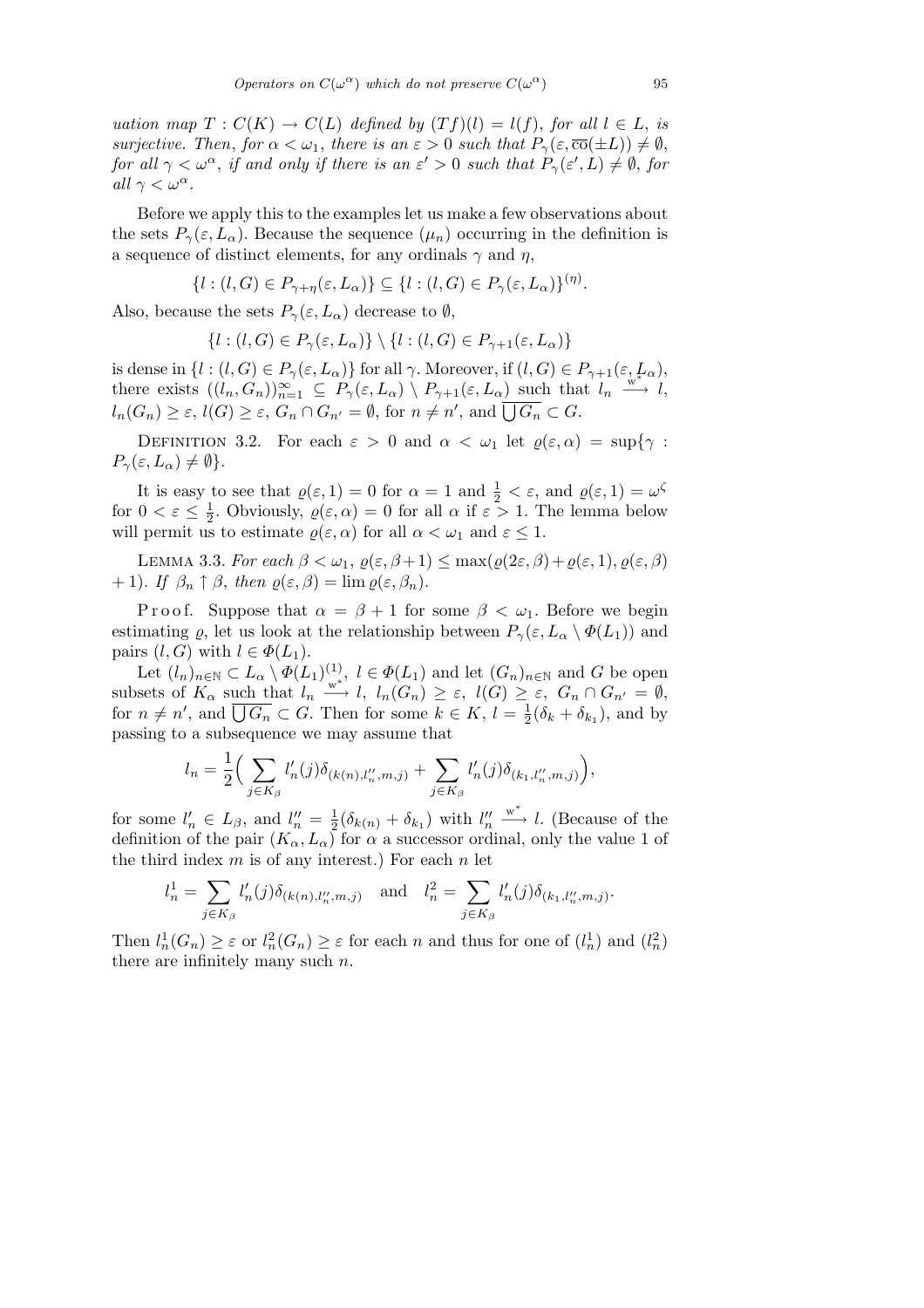Suppose that for some  $\gamma < \omega_1$ ,  $(l_n, G_n) \in P_\gamma(\varepsilon, L_\alpha)$  for each *n*. Because  $L_{\alpha}$  is homeomorphic to  $[1, \omega^{\omega^{\zeta_{\alpha}}}]$ , there is a closed neighborhood  $M_{n}$  of  $l_{n}$ in  $L_{\alpha}$  and an ordinal  $\gamma''$ ,  $\omega^{\zeta}\beta \geq \gamma'' \geq \gamma$ , such that  $M_n^{(\gamma'')} = \{l_n\}$ . Moreover, we may assume that there is a closed subset  $M'_n$  of  $L_\beta$  such that  $\overline{a}$  $\ddot{\phantom{0}}$ 

$$
M_n = \left\{ \frac{1}{2} \Big( \sum_{j \in K_{\beta}} l'(j) \delta_{(k(n),l''_n,m,j)} + \sum_{j \in K_{\beta}} l'_n(j) \delta_{(k_1,l''_n,m,j)} \Big) : l' \in M'_n \right\}.
$$

Because  $(l_n, G_n) \in P_\gamma(\varepsilon, L_\alpha)$ , we have  $(l_n, G_n) \in P_\gamma(\varepsilon, M_n)$ . Let  $\sum_{i=1}^{\infty}$ 

$$
M_n^1 = \Big\{ \sum_{j \in K_\beta} l'_n(j) \delta_{(k(n), l''_n, m, j)} : l'_n \in M'_n \Big\}
$$
  

$$
M_n^2 = \Big\{ \sum_{j \in K_\beta} l'_n(j) \delta_{(k_1, l''_n, m, j)} : l'_n \in M'_n \Big\}.
$$

Then a transfinite induction argument shows that  $(l_n^1, G_n^1) \in P_\gamma(\varepsilon, M_n^1)$  or  $(l_n^2, G_n^2) \in P_{\gamma}(\varepsilon, M_n^2)$  for infinitely many n, where  $G_n^1 = \{j : (k(n), l_n'', m, j)$  $\in G_n$  and  $G_n^2 = \{j : (k_1, l_n'', m, j) \in G_n\}$ . (The argument is essentially the same as the proof of Lemma 3.2.) Because the mapping  $\psi$  :  $(k, l, m, j) \rightarrow j$ is a homeomorphism,  $(l_n^i, \psi(G_n^i)) \in P_\gamma(\varepsilon, M_n^i)$  for  $i = 1$  or 2. Thus we must have  $\varrho(\varepsilon, L_\beta) \ge \gamma$ . In particular, if  $l \in \Phi(L_1)^{(0)}$ , we have  $(l, G) \in P_{\gamma+1}(\varepsilon, L_\alpha)$ only if  $P_\gamma(\varepsilon, L_\beta) \neq \emptyset$ .  $\overline{\phantom{a}}$ 

Notice that in the situation above if  $\phi(k_0) \notin G$ , then  $\phi(k_0) \notin G$ *Gn.* Thus for large  $n, l_n^2(G_n) = 0$ . In order for  $l_n(G_n) \geq \varepsilon$ , we must have  $l_n^1(G_n) \geq 2\varepsilon$ , and  $(l_n^1, G_n^1) \in P_\gamma(2\varepsilon, M_n^1)$ . Thus  $P_\gamma(2\varepsilon, L_\beta) \neq \emptyset$ , and  $(l_n, G_n) \in P_\gamma(\varepsilon, L_\alpha)$ , only if  $(l'_n, \psi(G_n^1)) \in P_\gamma(2\varepsilon, L_\beta)$ .

With these observations we can now estimate  $\rho(\varepsilon, \alpha)$ .

Suppose that  $(l_0, G_0) \in P_\gamma(\varepsilon, L_\alpha)$  for some  $\gamma \ge \max(\varrho(2\varepsilon, \beta) + \omega^\zeta + \varrho$  $1, \varrho(\varepsilon, \beta) + 2$ ). Then there exists  $(l_{0,n}, G_{0,n}) \in P_{\gamma_n}(\varepsilon, L_\alpha)$ , where  $\gamma_n = \gamma - 1$ if  $\gamma$  is a successor ordinal, or  $\gamma_n \uparrow \gamma$ ,  $\gamma_n \ge \max(\varrho(2\varepsilon,\beta) + \omega^{\zeta}, \varrho(\varepsilon,\beta) + 1)$ , if  $\gamma$  is a limit ordinal, such that  $l_{0,n} \stackrel{w^*}{\longrightarrow} l_0$ ,  $G_{0,n} \cap G_{0,n'} = \emptyset$ , for  $n \neq n'$ , and  $\overline{\bigcup G_{0,n}} \subset G_0$ . If  $l_{0,n} \in \Phi(L_1)$  for infinitely many *n*, then for at most one  $n, \phi(k_1) \in G_{0,n}$ . We can assume, by discarding that one, that there is no such *n*. Also in this case  $\varepsilon \leq 1/2$ , since  $\varrho(\varepsilon, 1) = 0$  for  $\varepsilon > 1/2$ . Because  $\gamma \geq$  $\varrho(\varepsilon, \beta) + 1 \geq \omega^{\zeta} + 1$  and  $l_{0,n} \notin \Phi(L_1)^{(\omega^{\zeta})}$ , there is a w<sup>\*</sup>-open neighborhood O of  $l_{0,n}$  such that  $P_{\omega^{\zeta}}(\varepsilon, O \cap \Phi(L_1)) = \emptyset$  and  $(l_{0,n}, G_{0,n}) \in P_{\gamma_n(\varepsilon, O)}$ . Therefore there exists  $((\mu_n, F_n))_{n=1}^{\infty} \subseteq P_\eta(\varepsilon, O \setminus \Phi(L_1))$  with  $\mu_n \xrightarrow{w^*} l_{0,n}$ ,  $\overline{F_i} \subseteq G_{0,n}, F_i \cap F_{i'} = \emptyset$  for  $i \neq i'$ , and  $\eta + \xi \geq \gamma_n$  for some  $\xi < \omega^{\zeta}$ . Because  $\phi(k_1) \notin G_{0,n}$ , it follows from the argument above that  $P_n(2\varepsilon, L_\beta) \neq \emptyset$ . Thus  $\eta \leq \varrho(2\varepsilon,\beta)$ . This contradicts the choice of  $\gamma \geq \varrho(2\varepsilon,\beta) + \omega^{\zeta} + 1$ . Hence  $l_{0,n} \in \Phi(L_1)$  for only finitely many *n*. This implies that  $P_{\gamma_n}(\varepsilon, L_\beta) \neq \emptyset$  for all but finitely many *n* and hence  $\gamma_n \leq \varrho(\varepsilon, \beta)$ , again a contradiction to the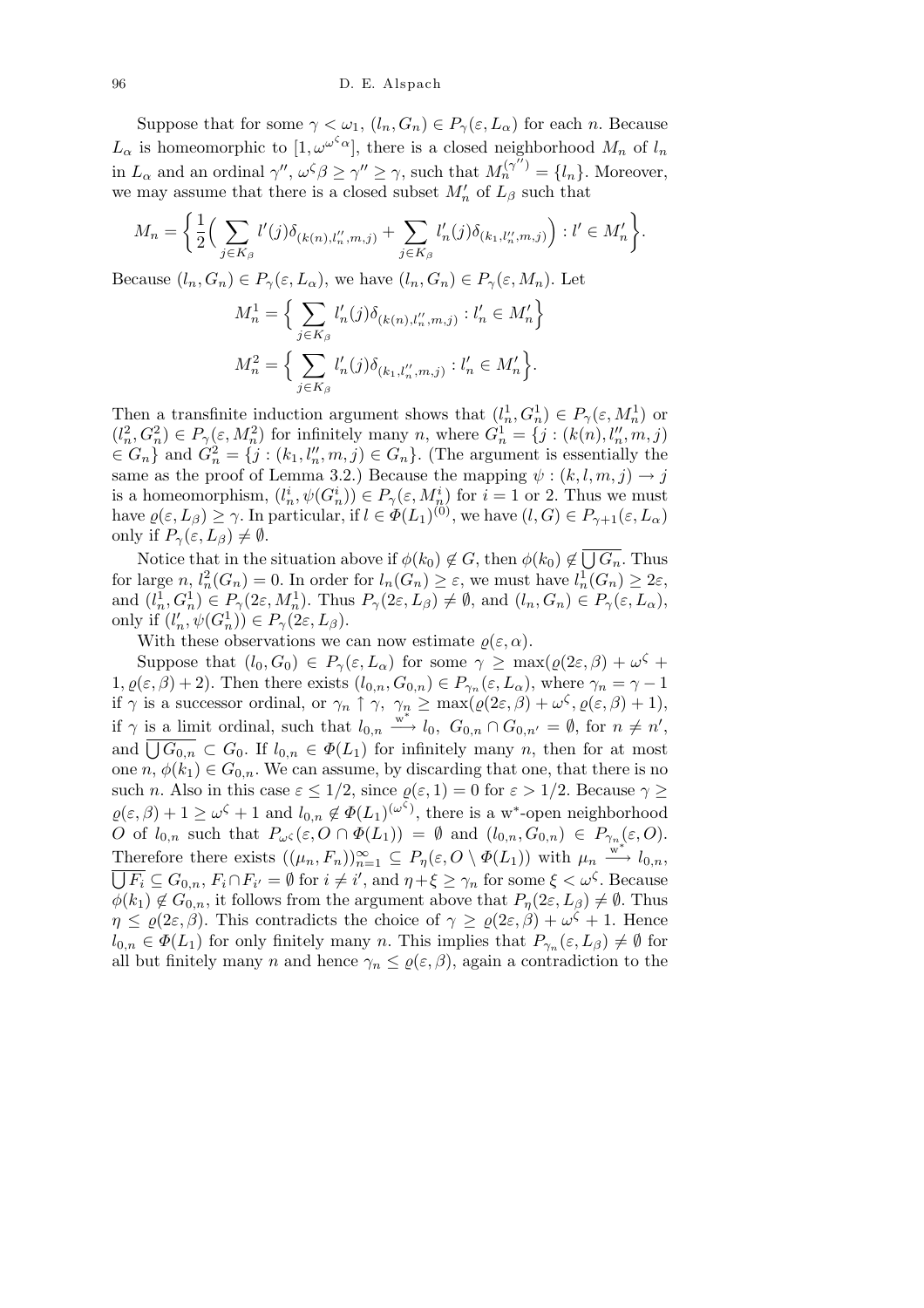choice of *γ*. Thus we have  $\varrho(\varepsilon,\beta+1) \leq \max(\varrho(2\varepsilon,\beta) + \omega^{\zeta}, \varrho(\varepsilon,\beta)+1)$  for  $\varepsilon \leq 1/2$ . If  $\varepsilon > 1/2$ , then  $l_{0,n} \notin \Phi(L_1)$  and thus  $\gamma_n \leq \varrho(\varepsilon,\beta)$ . Hence  $\varrho(\varepsilon,\alpha) \leq$  $\rho(\varepsilon, \beta) + 1 \leq \max(0 + 0, \rho(\varepsilon, \beta) + 1) = \max(\rho(2\varepsilon, \beta) + \rho(\varepsilon, 1), \rho(\varepsilon, \beta) + 1)$  for  $\varepsilon > 1/2$ *.* 

In the case when  $\alpha$  is a limit ordinal it is easy to see that  $\rho(\varepsilon, \alpha) \leq$  $\sup\{\varrho(\varepsilon,\beta): \beta < \alpha\}$  because we have simply glued the spaces  $K_{\alpha_n}$ ,  $n \in \mathbb{N}$ , at their distinguished points to make  $K_{\alpha}$ .

PROPOSITION 3.4. *Suppose*  $\alpha < \omega_1$  *and*  $\alpha = \beta + \eta$ *, where*  $\eta < \omega^{\zeta+1}$  *and β is the smallest ordinal for which there exists such an η. Then*  $ρ(ε, α) ≤$  $\beta + \omega^{\zeta}l + \eta$  for  $2^{-(l+1)} < \varepsilon \leq 2^{-l}, l = 0, 1, 2, \dots$ 

P r o o f. The proof is by induction on  $\alpha$ . We have already computed  $\rho(\varepsilon, 1)$  and it clearly satisfies the inequality. Suppose that it is true for all  $α' < α$ . Fix *l* and  $ε$ .

If  $\alpha$  is a limit ordinal and  $\alpha_n \uparrow \alpha$ , let  $\alpha_n = \beta_n + \eta_n$  be the decomposition of  $\alpha_n$  with  $\beta_n$  minimal and  $\eta_n < \omega^{\zeta+1}$ . If the sequence  $(\beta_n)$  is not eventually constant, then  $\alpha = \alpha + 0$  is the decomposition of  $\alpha$  and  $\alpha = \lim \alpha_n =$  $\lim_{n \to \infty} \beta_n = \lim_{n \to \infty} \beta_n + \omega^{\zeta} l + \eta_n \ge \varrho(\varepsilon, \alpha)$ , by Lemma 3.3. If there is some  $n_0$  such that  $\beta_n = \beta'$  for all  $n \ge n_0$ , then  $\lim \beta_n + \omega^{\zeta} l + \eta_n = \beta_0 + \omega^{\zeta} l + \lim \eta_n$ . If  $\lim \eta_n < \omega^{\zeta+1}$ , then  $\alpha = \beta_0 + \lim \eta_n$  is the decomposition of  $\alpha$  and the inequality holds; if not,  $\eta = 0$  and  $\alpha = (\beta_0 + \omega^{\zeta+1}) + 0$  is the decomposition. In this case  $\omega^{\zeta} l + \lim \eta_n = \omega^{\zeta+1}$  and thus  $\varrho(\varepsilon, \alpha) \leq \beta_0 + \omega^{\zeta+1} = \beta$ .

If  $\alpha = \alpha' + 1$ , and  $\alpha' = \beta' + \eta'$  is the decomposition of  $\alpha'$ , then  $\alpha = \beta' + \eta'$  $(\eta' + 1)$  is the decomposition of  $\alpha$ . By Lemma 3.3,  $\rho(\varepsilon, \alpha) \leq \max(\rho(2\varepsilon, \alpha') + \rho(2\varepsilon, \alpha')$  $\varrho(\varepsilon, 1), \varrho(\varepsilon, \alpha') + 1$ *).* If  $\varepsilon > 1/2$ ,  $l = 0$ , then  $\varrho(2\varepsilon, \alpha') + \varrho(\varepsilon, 1) = 0$  and  $\varrho(\varepsilon, \alpha') + 1 \leq \beta' + \eta' + 1$ , as required. If  $\varepsilon \leq 1/2$ , then

$$
\max(\varrho(2\varepsilon,\alpha') + \varrho(\varepsilon,1), \varrho(\varepsilon,\alpha') + 1)
$$
  
\n
$$
\leq \max(\beta' + \omega^{\zeta}(l-1) + \eta' + \omega^{\zeta}, \beta' + \omega^{\zeta}l + \eta' + 1)
$$
  
\n
$$
= \beta' + \omega^{\zeta}l + \eta' + 1 = \beta + \omega^{\zeta}l + \eta.
$$

We now have all of the tools to prove our main result.

THEOREM 3.5. *If*  $1 \le \zeta < \alpha < \zeta \omega < \omega_1$ , then there is an operator T *from*  $C(\omega^{\omega^{\alpha}})$  *onto itself such that if Y is a subspace of*  $C(\omega^{\omega^{\alpha}})$  *which is*  $\sum_{i=1}^{n}$  *isomorphic to*  $C(\omega^{\omega^{\alpha}})$  *then*  $T_{|Y}$  *is not an isomorphism.* 

Proof. Let  $\gamma$  satisfy  $\alpha = \zeta + \gamma$ . For  $(K_{\omega}, L_{\omega})$  constructed for the ordinal  $\zeta$ , i.e., for  $K_1$  homeomorphic to  $[1, \omega^{\omega^{\zeta}}]$ , and for  $2^{-(l+1)} < \varepsilon \leq$  $2^{-l}$ , we have  $\varrho(\varepsilon, \omega^{\gamma}) \leq \beta + \omega^{\zeta}l + \eta$ , where  $\omega^{\gamma} = \beta + \eta$  and  $\eta < \omega^{\zeta+1}$ . Therefore  $\varrho(\varepsilon, \omega^{\gamma}) < \beta + \omega^{\zeta+1}$  for every  $\varepsilon > 0$ . Observe that if  $\gamma > 1$ , then  $\omega^{\alpha} = \omega^{\zeta + \gamma} > \max(\omega^{\gamma}, \omega^{\zeta + 1})2 \ge \varrho(\varepsilon, \omega^{\gamma}),$  and if  $\gamma = 1$ , then  $\omega^{\zeta}l + \omega^{\gamma} \le$  $\omega^{\zeta}(l+1) < \omega^{\zeta+1} = \omega^{\alpha}$ . Thus by Theorem 3.1 and Lemma 3.2, there is no